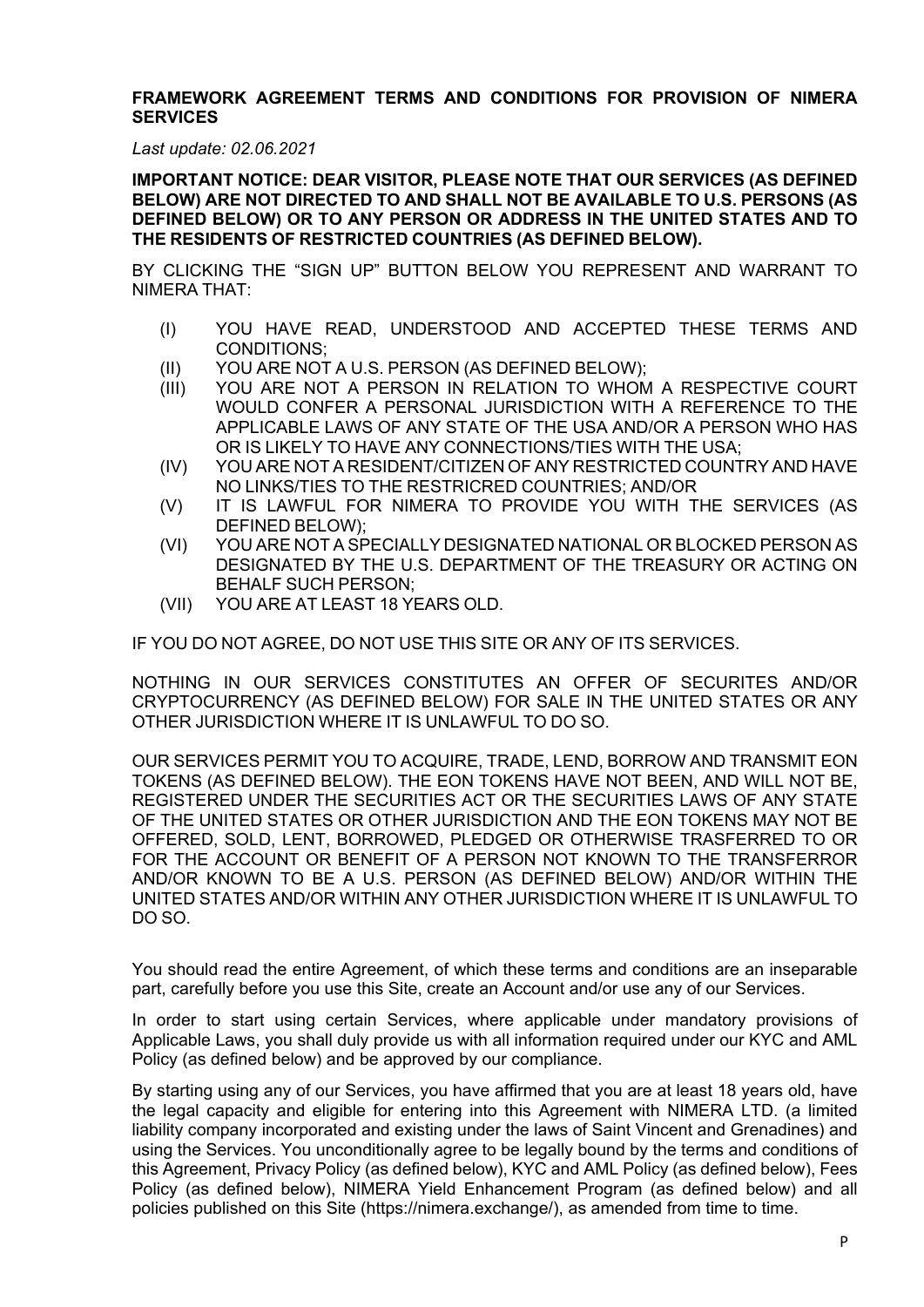Please note, that it shall be at all times your sole and personal responsibility to monitor and comply with any Applicable Laws attributable to you in connection with any matter directly or indirectly arising out of this Agreement and/or the Services.

Provided that you unconditionally agree to and comply with this Agreement, NIMERA shall grant to you, as a User, and subject to this Agreement, a personal, non-exclusive, non-transferable, royalty-free, non-assignable and limited right to access and use the Site and/or the Services.

YOU SHOULD BE AWARE THAT THE RISK OF LOSS IN INVESTING, EXCHANGING, LENDING, BORROWING, TRADING AND/OR HOLDING CRYPTOCURRENCIES OR DIGITAL ASSETS OF SIMILIAR NATURE CAN BE SUBSTANTIAL. YOU SHOULD THEREFORE CAREFULLY CONSIDER WHETHER INVESTING, TRADING, LENDING, BORROWING, EXCHANGING AND/OR HOLDING CRYPTOCURRENCIES OR DIGITAL ASSETS OF SIMILAR NATURE IS SUITABLE FOR YOU DEPENDING ON YOUR FINANCIAL POSITION.

IF YOU DO NOT AGREE TO BE LEGALLY BOUND BY THIS AGREEMENT IN ITS ENTIRETY, PLEASE, DO NOT ACCESS THE SITES, DO NOT USE ANY OF THE SERVICES.

## **1. SCOPE OF AGREEMENT**

- **1.1.**Unless otherwise specifically provided herein or agreed between you, as a USER, and NIMERA, these terms shall constitute a legally binding FRAMEWORK agreement executed in electronic form between the User and NIMERA which shall apply to ALL SERVICES, WEBSITES, POLICIES, CONTENT AND ALL RELATIONSHIPS (EXISTING AND/OR FUTURE) BETWEEN THE USER AND NIMERA AND ITS AFFILIATES IN REGARDS TO ANY MATTER WHATSOEVER.
- **1.2.**The Services allow all Eligible Users (a) to trade, lend, borrow and/or exchange Cryptocurrencies and/or EON against other Cryptocurrencies with other Eligible Users and vice versa; (b) transmit Cryptocurrencies and/or EON to other Eligible Users; and/or (c) exchange/communicate with other Users using text messages, photo, audio, video and other files.
- **1.3.**Each User shall be entitled to have and operate no more than one Account and/or one EON-ID.
- **1.4.**Subject to Clause 1.5 hereof and unless otherwise expressly provided herein, the Eligible User hereby unconditionally and irrevocably acknowledges and agrees that, when executing Trading Transactions, they are trading/exchanging directly with other Eligible Users, and that NIMERA ACTS ONLY AS A SOFTWARE, CONTENT AND SYSTEM SERVICE PROVIDER OF SELL/BUY/BORROW/LEND/EXCHANGE ORDERS MATCHING SYSTEM BY HOSTING, MAINTAINING AND PROVIDING OUR SERVICES VIA THE INTERNET. FOR AVOIDANCE OF DOUBT, UNLESS OTHERWISE EXPRESSLY PROVIDED HEREIN, (1) NIMERA SHALL NOT BE A COUNTERPARTY TO ANY TRANSACTIONS BETWEEN THE USERS AND SHALL NOT HAVE ANY FIDUCIARY DUTIES IN RELATION TO ANY OF THE USERS AND (2) NIMERA IS NOT ACTING AS YOUR BROKER, INTERMEDIARY, AGENT, ADVISOR AND/OR IN ANY FIDUCIARY CAPACITY.
- **1.5.** Please note that NIMERA is not dealing with Fiat Funds. Such transactions shall be either prohibited or conducted via duly authorized and licensed partners of NIMERA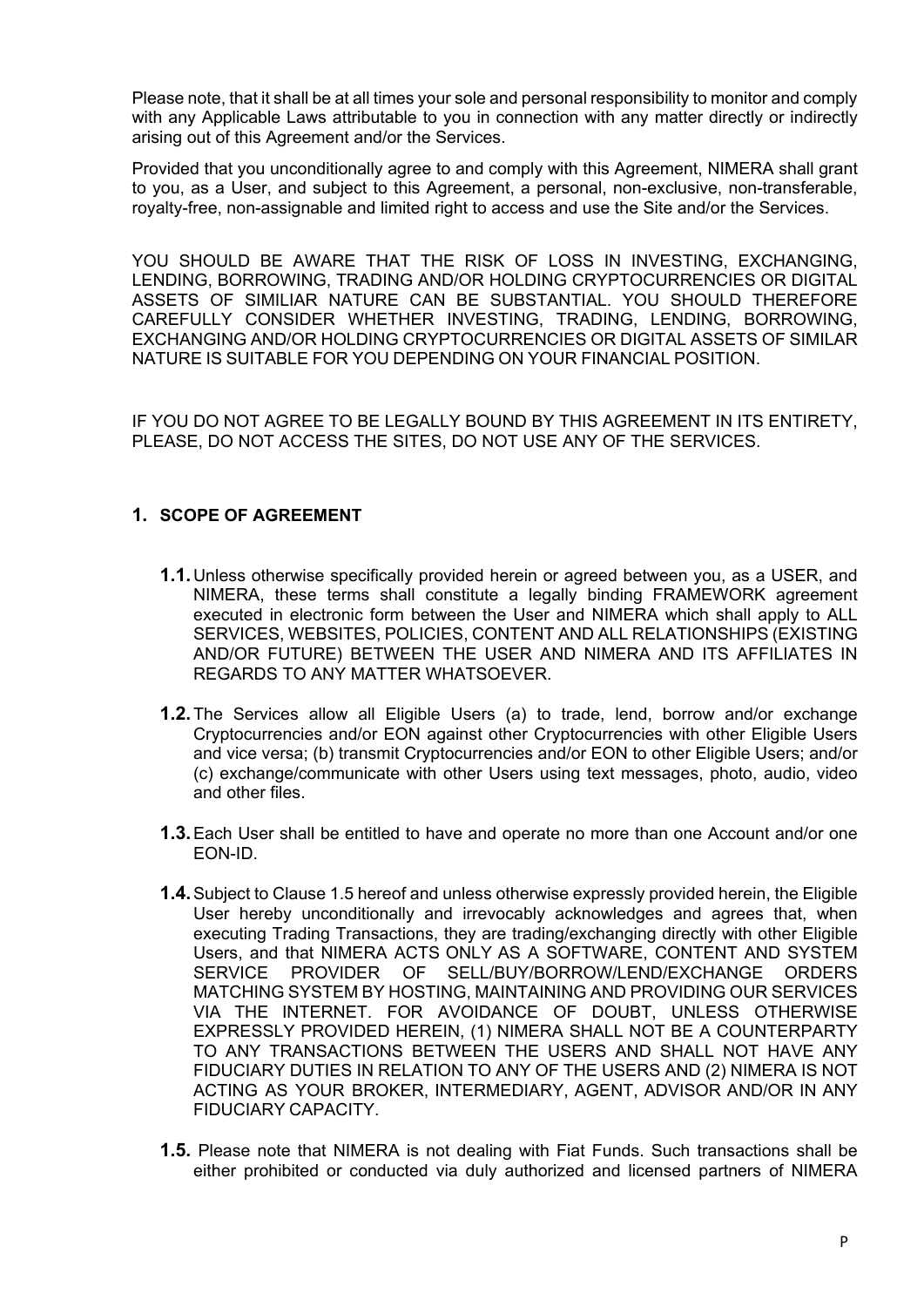pursuant to their terms and conditions. Please contact NIMERA at hello@NIMERA.com on this matter.

# **2. COMMENCEMENT AND TERMINATION**

- **2.1.**Subject to Clause 2.2 hereof, this Agreement shall come into effect from the date when the User adheres hereto by way of submitting "click-wrap" signature and, subject to Clause 22.10 (Surviving Provisions), shall be in force until terminated in accordance with Clause 21 (Amendments) and/or Clause 22 (Termination).
- **2.2.**Clause 7 (Cryptocurrency Loans and Margin Transactions) hereof shall come into effect upon expiration of 60 (sixty) day period from the date first above written.

## **3. IDENTITY VERIFICATION**

- **3.1.**By submitting your personal information under KYC and AML Policy (as amended from time to time) you shall be deemed to (a) represent and warrant that you have provided to us accurate, complete and comprehensive information; (b) irrevocably undertake to keep us informed, should any of the information provided to us change and immediately notify us in writing; (c) authorize NIMERA, its Affiliates and/or advisors to, directly or through third parties make any inquiries we may consider necessary to verify your identity and/or protect against fraud, including to request identity information contained in public domain (including without limitation your name, tel. number, country of residence, address, date of birth etc.); and (d) to take any appropriate action as we, in our absolute, but reasonable discretion, may consider necessary based on the results of such inquiries and their results.
- **3.2.**You agree to keep cooperating at all times with NIMERA, its Affiliates and/or any of our third-party service providers (including without limitation respective authorized payment institutions and/or E-money institutions and their affiliates/agents) on any matter arising out **of or in connection with KYC and AML Policy (as amended from time to time).**
- **3.3.**We reserve the right to close, suspend or limit access to your Account and/or our Services in the event we are unable to obtain, verify such information or you do not comply with our KYC and AML Policy (as amended from time to time). If at any time we believe that your information is outdated, incomplete and/or inaccurate, we are entitled to contact you and request further information. This is User's sole responsibility to ensure that the information on your NIMERA Account is accurate, complete and up-to-date at all times.
- **3.4.**Please note, that depending on your profile and/or any other criteria determined by us at our sole and absolute discretion, and/or without any reason whatsoever, we are entitled to impose any limits on your Trading Transactions and/or using any of our Services.

## **4. ACCOUNT ACCESS AND SECURITY**

**4.1.**Once you select your password or any other piece of information as part of our security and/or Account setting up procedures, you must treat such information as confidential. You must not disclose it to any third party and ensure that your Account's credentials, including, but not limited to your ID, EON-ID, password, email, wallet address, balance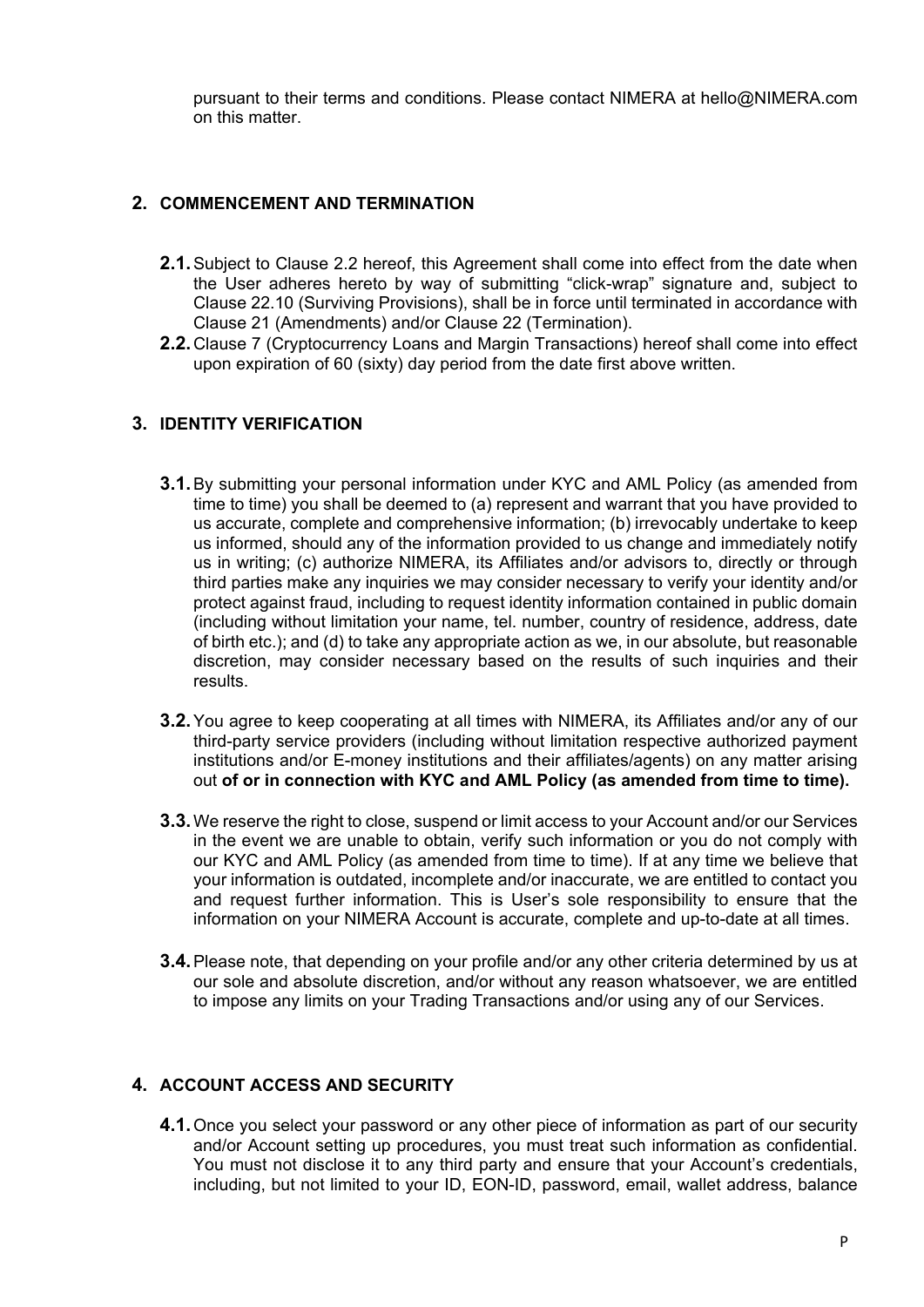information, and of all activity conducted via the Account (including but not limited to Trading Transactions), are kept safe and secure at all times.

- **4.2.**NIMERA shall under no circumstances be liable for, and the User shall bear all risks and liability associated with any damage incurred by the User as a result of inadequate management, wrong or improper use, leakage, disclosure, fraudulent use or the use by any unauthorized person of the User's password, ID, EON-ID and/or any other Account's credentials. Regardless of whether or not the User ID, EON-ID and password were input by the User, NIMERA shall not be liable for direct or indirect losses incurred following identity verification by NIMERA using a respective ID, EON-ID and password combination. The same refers to the cases in which your ID, EON-ID password other Account's credentials are stolen from third-party services such as e.g. email clients used by the User.
- **4.3.**Please note, that no member of NIMERA and its Affiliates' staff shall be entitled to request your password – any misbehavior shall be immediately reported by you to us at hello@NIMERA.com.
- **4.4.**You are solely responsible for monitoring your Account, any information contained therein and keeping your mobile device and computer systems safe and secure from risks of unauthorized use or access by third parties.
- **4.5.**Should any of the e-mail addresses registered with your Account be compromised, the User should promptly after becoming aware of this contact us at hello@NIMERA.com and other respective parties.
- **4.6.**Should you become aware or suspect that anyone other than you knows and/or uses your ID, EON-ID and/or password, you must promptly notify us at hello@NIMERA.com and also contact an appropriate Governmental Entity.

## **5. ACCOUNT ACCOUNT CLOSURE**

- **5.1.** You are entitled to close your Account at any time excluding as provided in Clause 5.2, provided that no rights and obligations incurred prior to the Account closure date shall be affected. You may be required to either cancel or complete all open Orders and, in accordance with the provisions of this Agreement, provide transfer instructions of where to transfer any Cryptocurrency and/or EON remaining in your Account. You shall also have the obligation to pay any fees, costs, expenses, charges, or obligations (including, but not limited to, attorney and court fees or transfer costs of Cryptocurrency and/or EON associated with the closing of your Account. NIMERA has the right to unilaterally set off the amounts equal to such costs and expenses against the funds on your Account before closing your Account. In the event that the costs of closing of your Account exceed the value in your Account, you shall be obliged to promptly reimburse the balance difference to NIMERA.
- **5.2.**You shall not be entitled to close your Account to avoid paying any fees otherwise due or to avoid any examination related to our KYC and AML Policy (as amended from time to time).
- **5.3.**Should for any reason whatsoever NIMERA be unable to return your Cryptocurrency, EON to your External Account (as per Clause 6.4) after a period of inactivity stated in Clause 22.7 (i.e. 6(six) months), then NIMERA shall be entitled (but not obliged) at its sole and absolute discretion to exchange all or any part of your Cryptocurrency and/or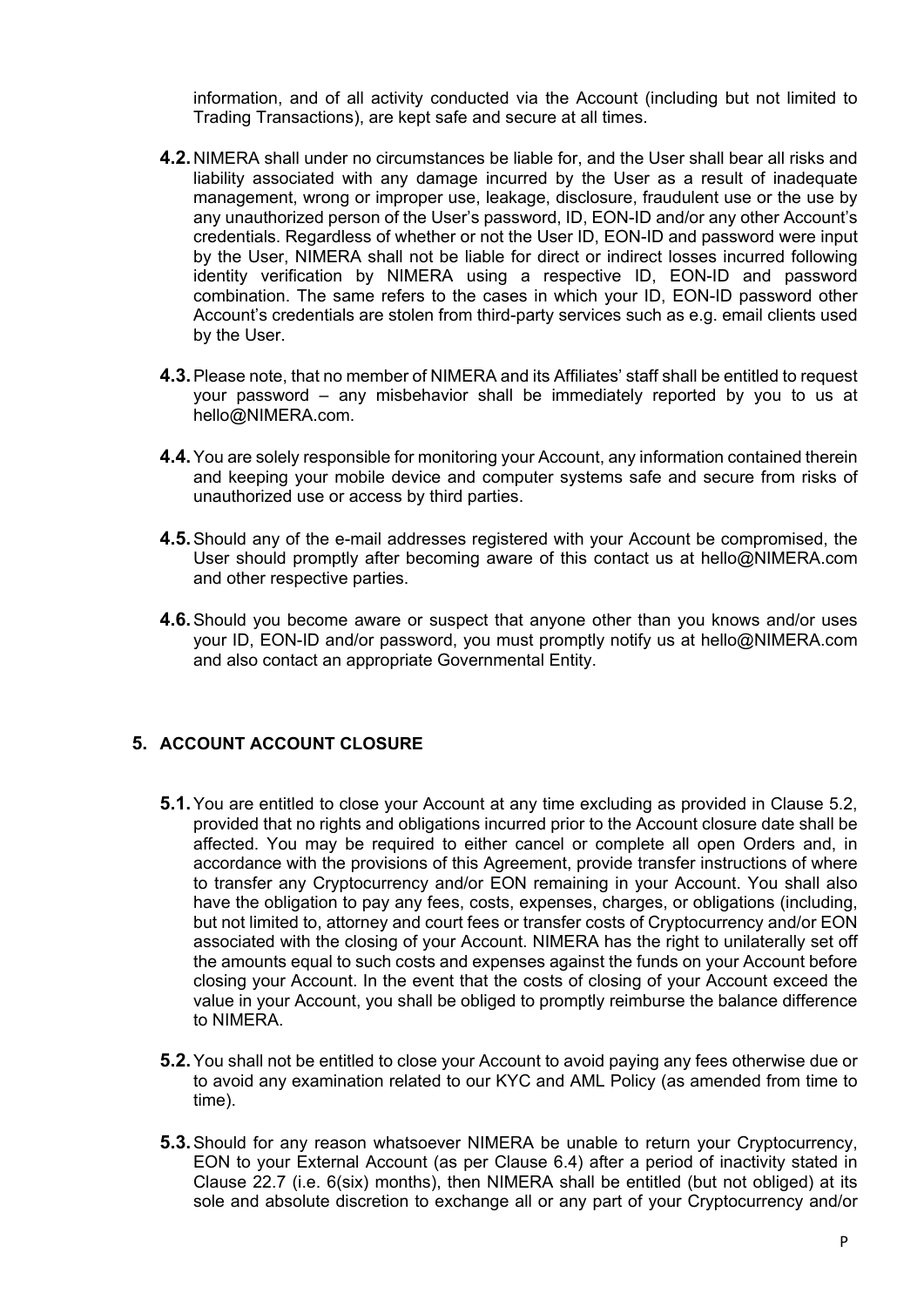EON into Fiat Funds (as applicable) at the respective market rates applicable at the Platform (and/or other licensed/regulated platforms) on the exchange date and/or seek for an advice from any external legal counsel/notary public/accountant/trustee and/or any other similar practitioners from the respective jurisdiction for further actions. These legal/accountancy and similar costs shall be reimbursed/funded from your Account and respective Fiat Funds.

### **6. TRANSACTIONS**

- **6.1.** The Services allow the Eligible Users to submit Orders to purchase, sell, lend, borrow and/or exchange Cryptocurrencies and/or EON against other Cryptocurrencies. Upon submitting an Order via the Services, you authorize NIMERA, its Affiliates and/or thirdparty service providers (as applicable) as your payment and/or transactional processor to execute a Trading Transaction in accordance with such Order on a spot basis and charge you any applicable Fees. NIMERA will undertake commercially reasonable efforts to settle Trading Transactions on a spot basis within 2 (two) Business Days of the date upon which users have agreed to execute a trade via the Services.
- **6.2.**All Cryptocurrencies and/or EON sales, purchases and/or exchanges by NIMERA are subject to availability. NIMERA has the right to discontinue the sale, purchase, lending, borrowing and/or exchange of Cryptocurrencies and/or EON without any notice.
- **6.3.**For executing your Order and/or Trading Transaction via the Services, you shall first top up your Account/ with Cryptocurrency and/or EON (as applicable) using one of the External Accounts registered with the Services. Such transfer may trigger charging any fees by the respective External Account service provider. In such a case, it shall be the transferor's sole responsibility to cover these fees and for the management and security of any External Account and NIMERA shall not be responsible for any External Account fees and costs. Since the topping up of your Account depend amongst others on the performance of third parties with maintain your External Account, NIMERA is not able to and does not provide any guarantee in relation to the timely completion of the transfer and assumes no liability for any loss or damage suffered therefrom.
- **6.4.**Please note that the assets held in your Account are **exclusively for the purchase/selling of Cryptocurrencies and/or EON and/or withdrawal to the External Account acceptable to NIMERA's compliance, which shall be legally and beneficially owned and controlled by you.** Proceeds from the sale of Cryptocurrencies and/or EON will be credited to your sub-account held with NIMERA and/or, where applicable, NIMERA's Fiat Funds partner, less any Fees or applicable transactional costs (if any).
- **6.5.**When you request NIMERA to top up Cryptocurrencies and/or EON onto your Account from your External Account or request that NIMERA transfers Cryptocurrencies and/or EON to your External Account from your Account, you are deemed to have simultaneously authorized NIMERA, its Affiliates and/or respective third-party services providers (as applicable) to execute such transaction via the Services.
- **6.6.**The User acknowledges that an Order should only be submitted after careful consideration and the User understands and accepts consequences of its execution. Unless otherwise herein provided, **the User agrees that once the Order is executed, this transaction is final, irreversible and cannot be cancelled.** Unless otherwise herein provided, Trading Transactions will be executed instantly upon the matching of the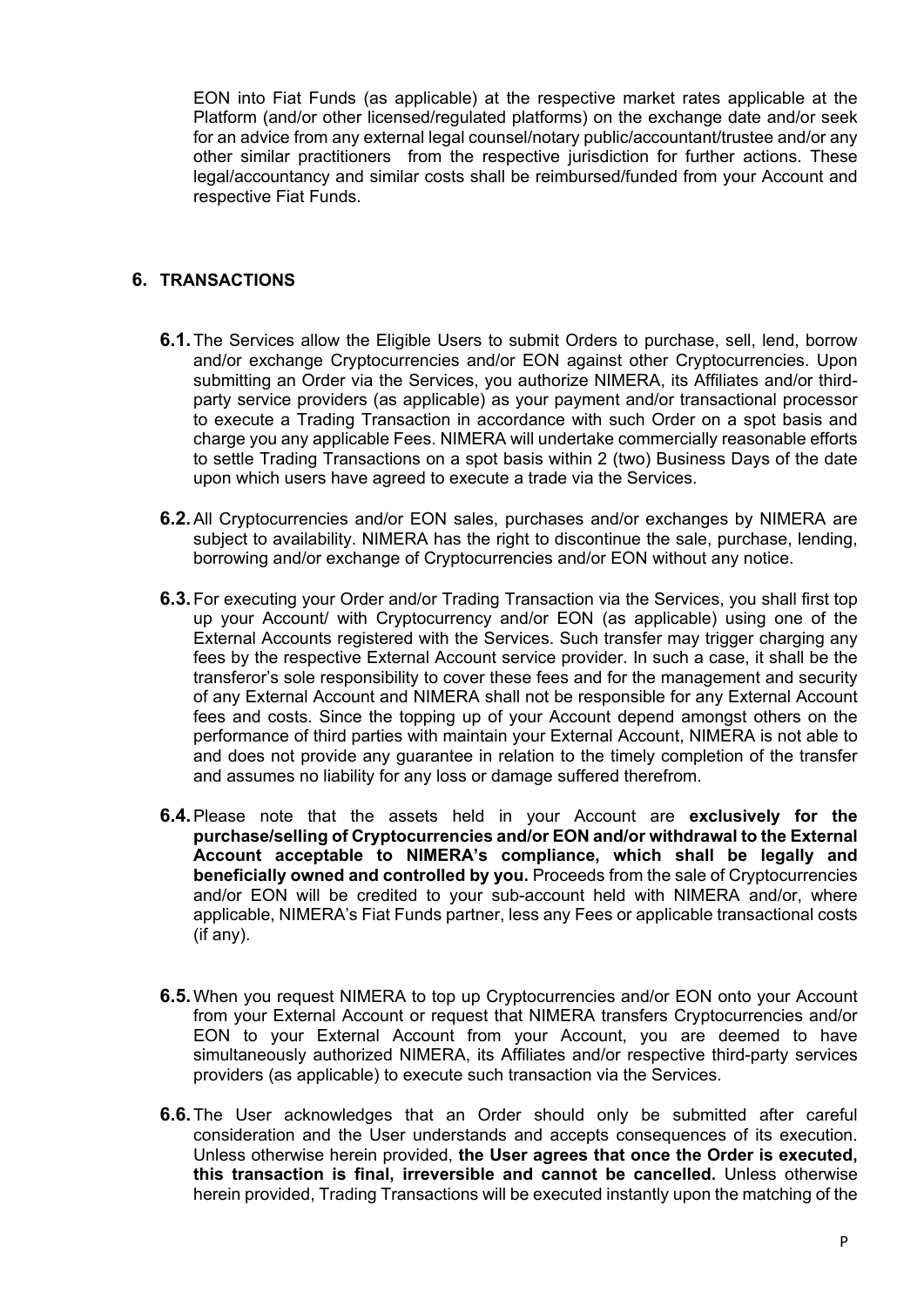Buyer's/Borrower's and the Seller's/Lender's Orders, without prior notice to the Seller/Lender and the Buyer/ Borrower, and shall be deemed to have taken place at the execution date and time.

- **6.7.**Should any error occur, whether via our Services or not, NIMERA shall be entitled (but not obliged) to correct such error and revise the Trading Transaction accordingly (including charging the correct price) or to cancel the Trading Transaction and refund any amount received. User's sole remedy in the event of an error is to cancel their Order and receive a refund of any respective amount.
- **6.8.** Minimum and maximum Order amount vary for each trading pair and can be seen on the Trade Page when placing an Order.
- **6.9.**In case the User becomes aware of transaction activity, including but not limited to unidentified deposits and withdrawals, on their Account that was not initiated by the User, the User shall immediately notify NIMERA at hello@NIMERA.com of such activity.

## **7. CRYPTOCURRENCY LOANS AND MARGIN TRANSACTIONS**

- **7.1.Loans in Cryptocurrency**. **Subject to Clause 7.7 hereof**, each Eligible User and/or NIMERA acting as Borrower or Lender (as applicable) may, from time to time, seek to initiate a transaction **via their Exchange Accounts (ONLY)** in which Lender will lend to Borrower respective Cryptocurrency (maintained by the Platform for lending/marginal trading purposes) to purchase another Cryptocurrency. Borrower and Lender shall agree on the terms of each Loan (which terms may be amended during the Loan), the amount of Cryptocurrency to be lent, interest, the amount of Collateral to be transferred by Borrower, and any additional terms. Such agreement shall be confirmed by a schedule listing the Cryptocurrency provided through the Platform. Such confirmation (the "Confirmation"), together with this Agreement, shall constitute conclusive evidence of the terms agreed between Borrower and Lender with respect to the Loan to which the Confirmation relates. In the event of any inconsistency between the terms of such Confirmation and this Agreement, this Agreement shall prevail.
	- 7.1.1. Notwithstanding any other provision hereof regarding when a Loan commences, unless otherwise notified by NIMERA, a Loan hereunder shall not occur until the Loaned Cryptocurrency and/or the Collateral therefore have been transferred to the respective parties of the Loan.
	- 7.1.2. Notwithstanding any other provision hereof to the contrary, all Eligible Users engaged in the margin trading shall at all times maintain in their Exchange Account a sufficient amount of Cryptocurrency to meet any mandatory minimum balance requirements imposed by NIMERA from time to time. In case the Eligible User does not have sufficient Cryptocurrency to meet such mandatory minimum margin balance requirements, then NIMERA may automatically close some or all of such Eligible User's open positions without notice. Please note that NIMERA may modify such mandatory minimum margin balance requirements from time to time, in its sole and absolute discretion. NIMERA is entitled to prohibit an Eligible User to trade on the insufficient margin balance. **For avoidance of doubt and unless otherwise provided herein, any Eligible User's Cryptocurrency located on any Accounts other than Exchange Accounts cannot be used for marginal trading and/or Collateral purposes and shall not be subject to Margin-Out.**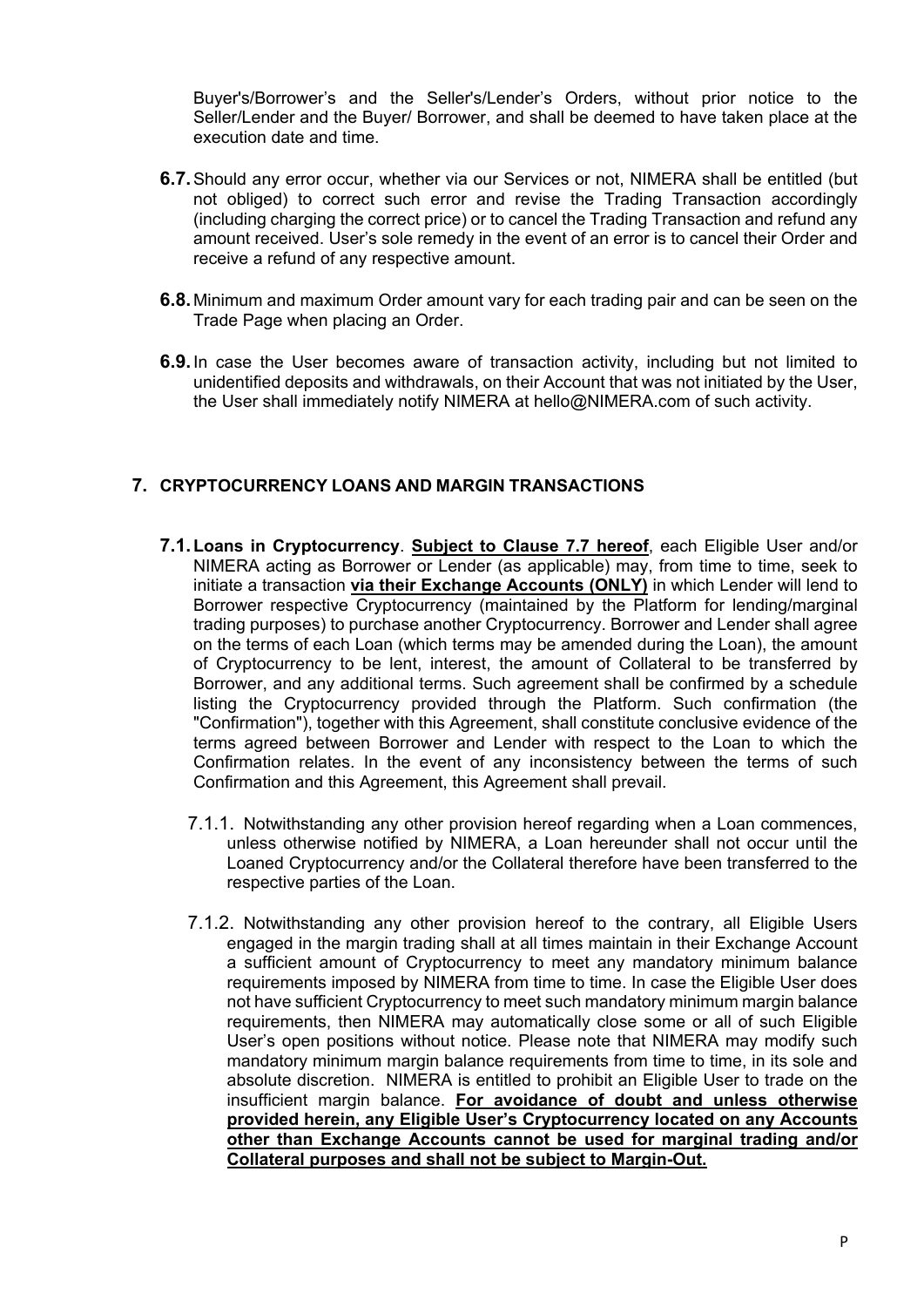- 7.1.3. In case the Eligible User's margin balance becomes insufficient, the Eligible User shall immediately pay the respective amount owed to NIMERA. **NIMERA is not obliged to notify Eligible User of any failure to meet margin requirements prior to NIMERA exercising its rights hereunder, including but not limited to its right to liquidate positions in Eligible User Exchange Account(s) (the "Margin-Out"). Please note, that NIMERA does not provide any "grace periods" for margin compliance, Eligible User acknowledges that NIMERA generally will not issue margin calls; generally, will not allow a grace period in Eligible User's Exchange Account for Eligible User to meet intraday or other margin deficiencies; and is authorised to liquidate account positions immediately in order to satisfy margin requirements without prior notice.**
- **7.2.Collateral**. Any and all Cryptocurrency purchased by the Borrower using borrowed Cryptocurrency shall be automatically deemed Lender's Collateral being a security for Borrower's obligations in respect of such Loan and for any other obligations of Borrower to Lender hereunder. Unless otherwise notified by the Lender, Borrower shall, prior to or concurrently with the transfer of the Loaned Cryptocurrency to Borrower, transfer to Lender Collateral with a market value at least equal to the Margin Threshold.

Borrower shall be deemed to have transferred Collateral to Lender by crediting Lender's Exchange Account carried by Borrower with Collateral with a Market Value at least equal to the Margin Threshold of the Market Value of the Loaned Cryptocurrency. The Collateral transferred by Borrower to Lender, as adjusted pursuant to Clause 7.4, shall be security for Borrower's obligations in respect of such Loan and for any other obligations of Borrower to Lender hereunder. Borrower hereby pledges with, assigns to, and grants Lender a continuing first priority security interest in, and a lien upon, the Collateral, which shall attach upon the transfer of the Loaned Cryptocurrency by Lender to Borrower and which shall cease upon the transfer of the Loaned Cryptocurrency by Borrower to Lender.

- 7.2.1. Except as otherwise provided herein, upon transfer to Lender of the Loaned Cryptocurrency on the day a Loan is terminated pursuant to Clause 7.5, Lender shall be obligated to transfer, and hereby authorizes Borrower and/or NIMERA to effect the transfer of, the Collateral (as adjusted pursuant to Clause7.4) to Borrower on such day or, if such day is not a day on which a transfer of such Collateral may be effected, the next day on which such a transfer may be effected.
- 7.2.2. If Borrower transfers Collateral to Lender, as provided in Clause 7.2, and Lender does not transfer the Loaned Cryptocurrency to Borrower, Borrower shall have the absolute right to the return of the Collateral and authorizes NIMERA to effect the transfer of the Collateral; and if Lender transfers Loaned Cryptocurrency to Borrower and Borrower does not transfer Collateral to Lender as provided in Clause 7.2, Lender shall have the absolute right to the return of the Loaned Cryptocurrency and authorizes NIMERA to effect the Loaned Cryptocurrency return.
- **7.3.Loan Income.** Unless otherwise agreed by the parties and/or provided under NIMERA Yield Enhancement Program, Borrower agrees to pay Lender interest on the borrowed Cryptocurrency (as applicable) ("Interest"), computed and accrued on a daily basis.
	- 7.3.1. Unless otherwise agreed, Interest payable hereunder shall be payable within 2 (Two) Business Days following the last Business Day in which such Interest was incurred.
- **7.4. Mark to Market.** Borrower shall at all times monitor and mark to market any Loan hereunder and in the event that at the Market Value of the Collateral for any Loan to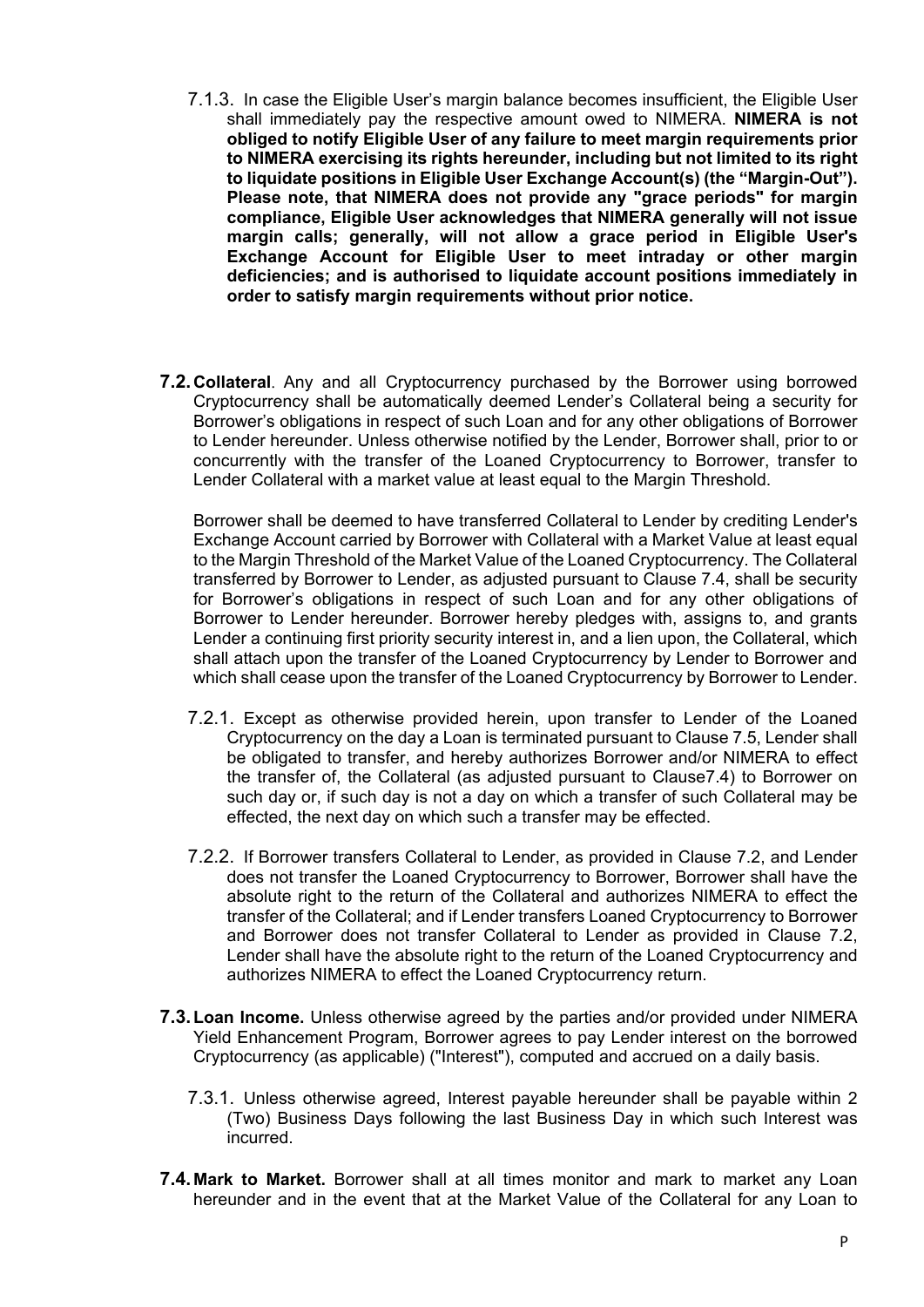Borrower is less than Margin Threshold applicable to all the outstanding Loaned Cryptocurrency subject to such Loan, Borrower shall immediately transfer additional Collateral so that the Market Value of such additional Collateral, when added to the Market Value of the other Collateral for such Loan, shall be not less than Margin Threshold. As agreed by the parties or if Lender determines in its sole discretion that applicable laws or market circumstances so require, the Borrower shall deposit additional Collateral greater than Margin Threshold.

- 7.4.1. In addition to any rights of Lender under Clause 7.4, if at any time the aggregate Market Value of all Collateral for Loans by Lender shall be less than the Margin Threshold of the Market Value of all the outstanding Loaned Cryptocurrency subject to such Loans (a "Margin Deficit"), Borrower shall immediately transfer additional Collateral so that the Market Value of such additional Collateral, when added to the Market Value of the other Collateral for such Loan, shall be equal or exceed the Margin Threshold.
- 7.4.2. Subject to Borrower's obligations under Clause 7.4, if at any time the Market Value of all Collateral for Loans to Borrower shall be greater than the Margin Threshold of the Market Value of all the outstanding Loaned Cryptocurrency subject to such Loans (a "Margin Excess"), Lender hereby authorizes Borrower and/or NIMERA (as applicable) to transfer to Borrower such amount of the Collateral selected by Borrower so that the Market Value of the Collateral for such Loans, after deduction of such amounts, shall thereupon not exceed the Margin Threshold.
- **7.5.Termination of the Loan.** Unless otherwise agreed or provided herein, either party may terminate a Loan on a termination date established by notice given to the other party. Unless an earlier date is agreed by the parties, the termination date established shall be the next calendar day following such notice.
	- 7.5.1. Notwithstanding Clause 7.5 and unless otherwise agreed, Borrower may terminate a Loan on calendar day, effective as of such calendar day, by transferring the Loaned Cryptocurrency to Lender on such day.
	- 7.5.2. Unless otherwise agreed, Borrower shall, on or before 6 p.m. on the termination date of a Loan, transfer the Loaned Cryptocurrency to Lender; provided, however, that upon such transfer by Borrower, Lender shall transfer the Collateral (as adjusted pursuant to Clause 7.4) to Borrower in accordance with Clause 7.2.1 hereof.
- **7.6.Events of Default**. Notwithstanding with anything herein to the contrary, all margin transaction and/or Loans hereunder may, at the option of the non-defaulting party (which option shall be deemed to have been exercised immediately upon the occurrence of an Act of Insolvency/Bankruptcy), be terminated immediately upon the occurrence of any one or more of the following events (individually, a "Default"):
	- 7.6.1. if any Loaned Cryptocurrency shall not be transferred to Lender upon termination of the Loan as required by Clause 7.5;
	- 7.6.2. if any Collateral shall not be transferred to Borrower upon termination of the Loan as required by Clauses 7.2.1 and 7.5;
	- 7.6.3. if either party shall fail to transfer Collateral as required by Clause 7.4;
	- 7.6.4. if an Act of Insolvency/Bankruptcy occurs with respect to either party;
	- 7.6.5. if any representation made by either party in respect of this Agreement or any Loan or Loans hereunder shall be incorrect or untrue in any material respect during the term of any Loan hereunder;
	- 7.6.6. if either party notifies the other of its inability to or its intention not to perform its obligations hereunder or otherwise disaffirms, rejects or repudiates any of its obligations hereunder; or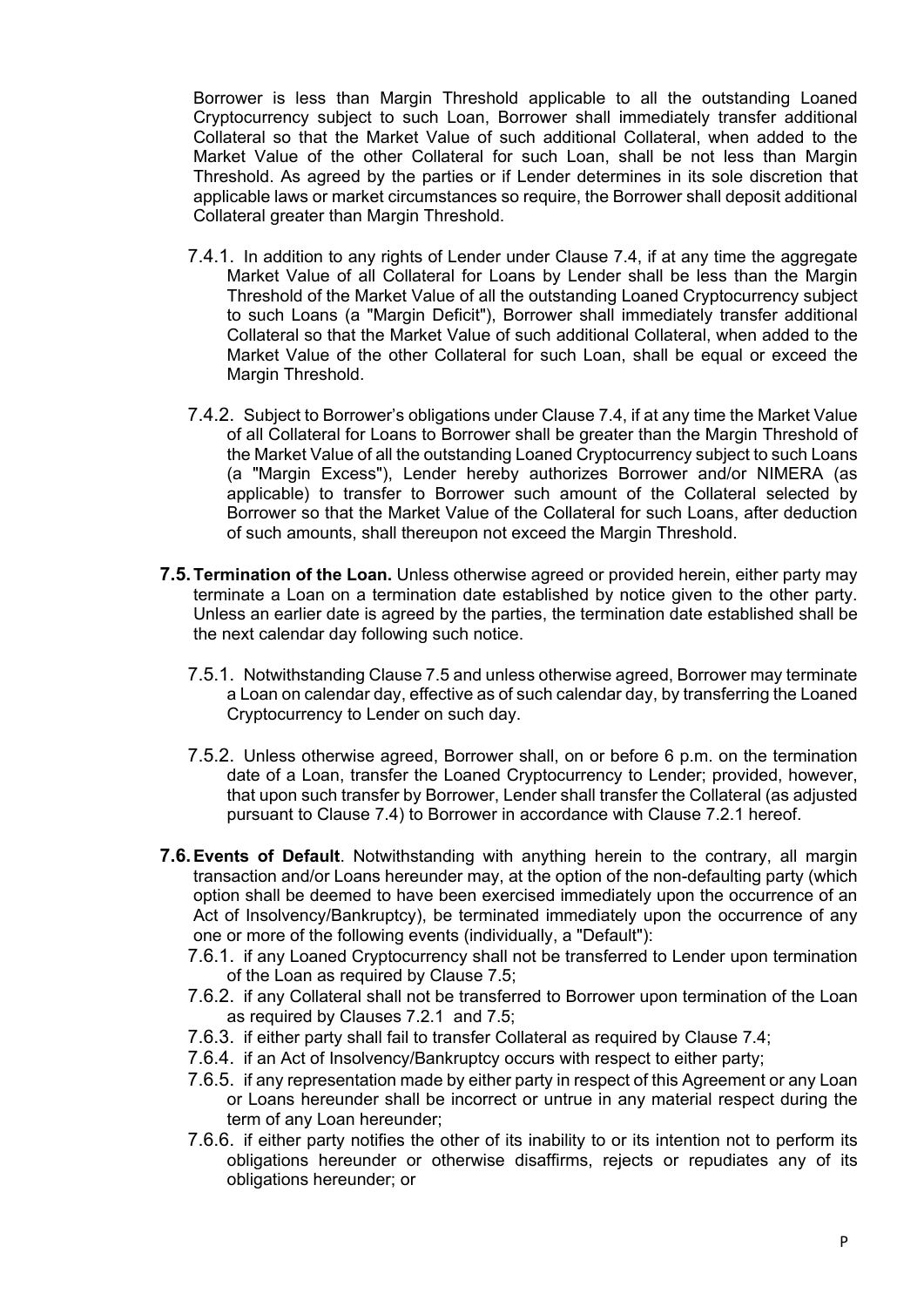7.6.7. if either party (a) shall fail to perform any material obligation under this Agreement not specifically set forth in clauses 7.6.1 through 7.6.6 (inclusive), above, including but not limited to the payment of Interest as required by Clause 7.3, (b) shall have been notified of such failure by the other party, and (c) shall not have cured such failure by 6 p.m. on the next day following the day on which such obligation falls due.

The non-defaulting party shall (except upon the occurrence of an Act of Insolvency Bankruptcy) give notice as promptly as practicable to the defaulting party of the exercise of its option to terminate all Loans hereunder pursuant to this Clause 7.6.

- **7.7.**Notwithstanding with anything herein to the contrary, Cryptocurrency borrowed by NIMERA (as Borrower) from Eligible User (as Lender), shall be subject to NIMERA Yield Enhancement Program (https://www.nimera.io/). In case of contradictions between this Agreement and NIMERA Yield Enhancement Program, the latter shall control. The Eligible User shall acknowledge and agree that they have read, understood and agree to participate in NIMERA Yield Enhancement Program. For avoidance of doubt, unless otherwise notified via hello@NIMERA.com, each Eligible User shall be automatically deemed to have agreed participating in the NIMERA Yield Enhancement Program.
- **7.8.**The Eligible User shall acknowledge and agree that they have read the Margin Risk Disclosure Statement and understand the risks involved with margin trades (see Schedule 2 hereto).

### **8. TRADING TRANSACTIONS FEES**

- **8.1.**All Trading Transactions executed via our Services are subject to Fees with are set in the Fees Policy https://www.nimera.io/, as amended from time to time. The Fees Policy constitutes an integral part of this Agreement.
- **8.2.**Please note, that in addition to the Fees, your External Account provider (where applicable) may impose fees in connection with your use of your nominated External Account via the Services. Such fees imposed by your External Account provider will not be shown via the Services and it is your own responsibility to be aware of such fees imposed by an External Account provider and for paying these fees.
- **8.3.** All transfers/refunds/withdrawals of your Cryptocurrencies and/or EON from your Account onto your External Account are subject to availability of sufficient funds to fully cover any arising fees, costs and commissions, as applicable. If the amount of User's funds is not sufficient to cover such fees, costs and commissions, NIMERA shall have the right not to execute the transaction and the User's request shall be deemed automatically cancelled. You will be able to repeat the request for the transfer/refund/withdrawal once you have sufficient funds on your Account to cover the respective fees, costs and commissions. **Please note that upon the closure of the Account all remaining funds balances which are not withdrawn by the User to their External Account ONLY due to insufficiency of funds to cover respective fees, costs and commissions shall be deemed a fee to be paid by the respective User to NIMERA for Account closure service and the User shall be deemed to have waived any rights and claims whatsoever in respect of those remaining funds balances paid to NIMERA.**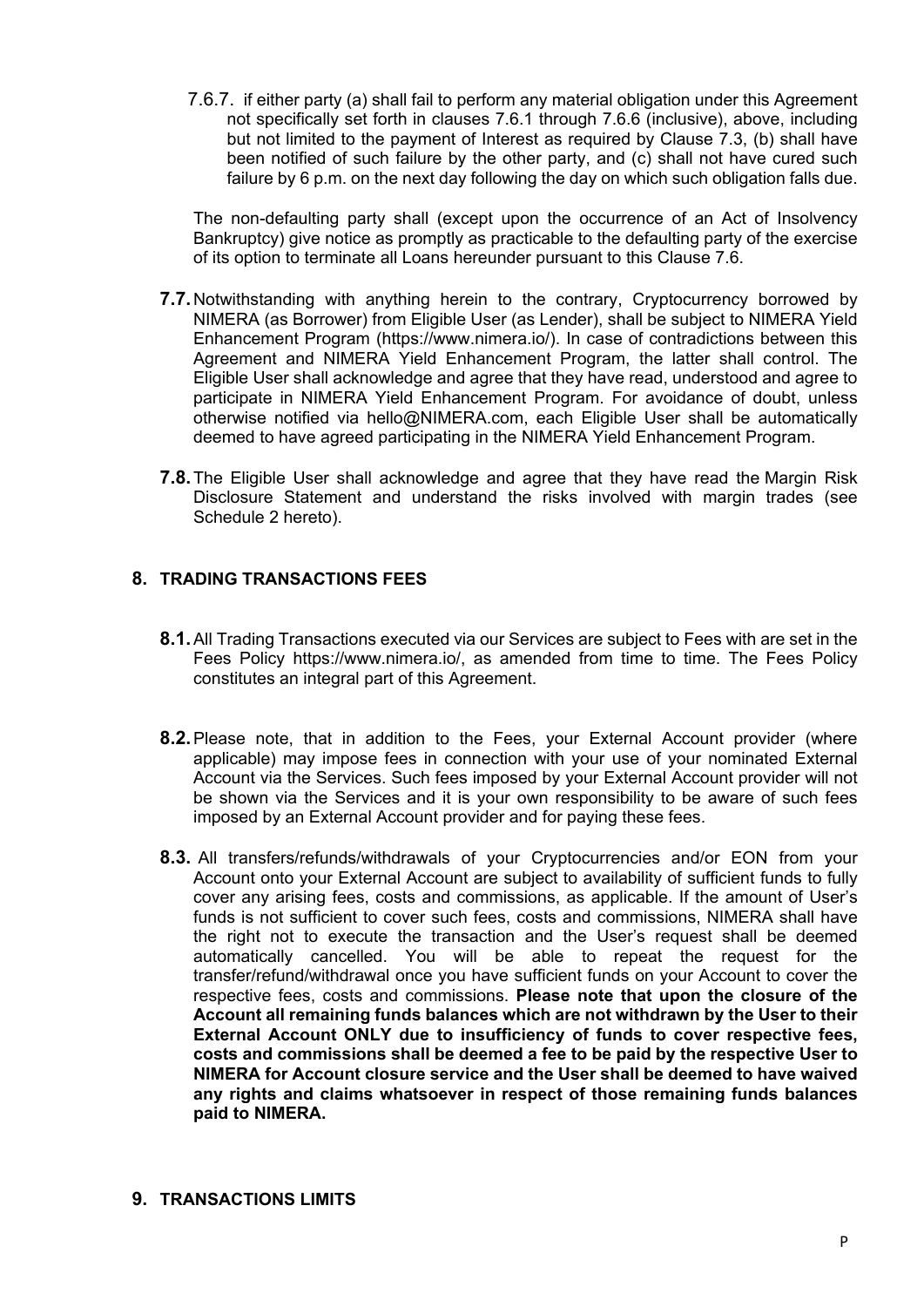**9.1.** For regulatory and fraud prevention purposes, NIMERA reserves the right to impose, without prior notification and at our sole and absolute discretion certain transactions limits at any time we consider proper and relevant. We shall not be obliged to disclose our reasoning and criteria.

#### **10.SUSPENDING THE SERVICES**

**10.1.** We reserve the right to change, suspend and/or discontinue any of Services at any time and without disclosing the grounds therefor without any liability to you. Where practically possible, we may undertake reasonable endeavors to give you a 2 (two) month's prior written notice of such event. The User agrees and consents that any changes to the Services shall take effect without User's separate consent thereto.

#### **11.INTELLECTUAL PROPERTY**

- **11.1.** Subject to Clause 11.3 hereof, all intellectual property rights vested in any content located in or attributable to the Services are owned by NIMERA. No User is allowed to copy, distribute, reproduce, republish, upload, transmit, modify or otherwise employ in any way any such content unless our prior written consent is given.
- **11.2.** NIMERA's property or that of our Affiliates, vendors and/or licensors is protected by patent, trademark and/or copyright laws and may not be used without our prior written consent.
- **11.3.** NIMERA does not claim ownership of the information that you submit for your Account and/or via our Site and/or Services. You shall have appropriate rights in relation to such information which you submit for your Account and/or via our Site and/or Services, including the right to grant the rights and licenses hereinunder. In order to operate and provide the Services, the Eligible User shall grant NIMERA a worldwide, non-exclusive, royalty-free, sublicensable, and transferable license to use, reproduce, distribute, create derivative works of, display, and perform the information (including the content) that the Eligible User uploads, submits, stores, sends and/or receives via the Services. The rights the Eligible User grants hereby are for the limited purpose of operating and providing the **Services**

## **12.REPRESENTATIONS AND WARRANTIES**

- **12.1.** You represent and warrant that the following statements are true, accurate and complete, and you acknowledge that we may refuse to process your requests and may close your Account forthwith, if we find at any stage that they are not true or complete:
	- 12.1.1. you are an individual over the age of 18 (eighteen);
	- 12.1.2. you have full authority and capacity under Applicable Laws to enter into this Agreement and use all the Services;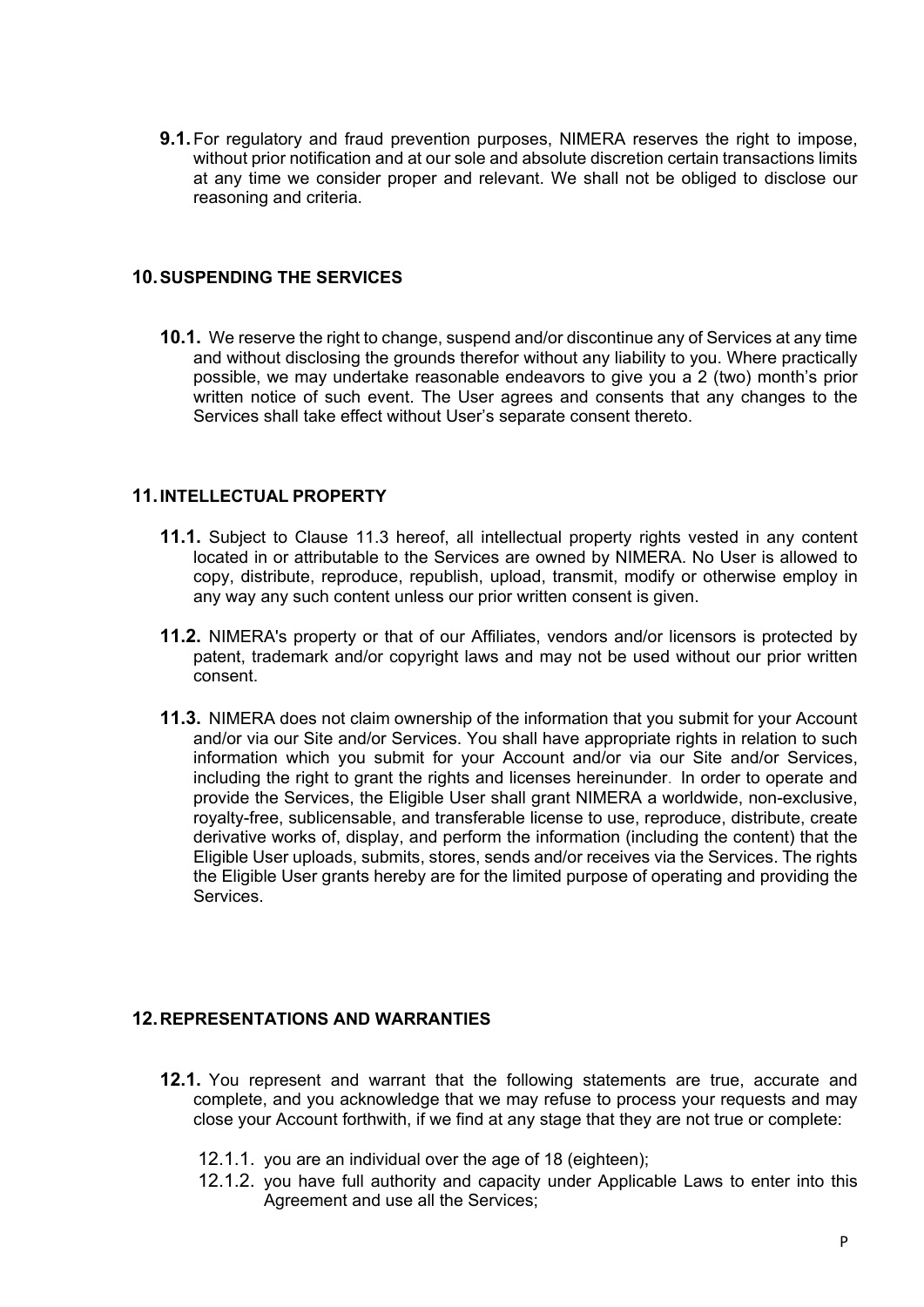- 12.1.3. you are acting on your own behalf and in your own interest under this Agreement;
- 12.1.4. you are NOT a U.S. Person
- 12.1.5. you are not acting for the account or benefit of U.S. Persons and
- 12.1.6. the electronic mail address that you gave us to which you receive e-mails from us is provided by an e-mail service provider operating outside of the United States;
- 12.1.7. you are NOT a person in relation to whom a respective court would confer a Personal Jurisdiction with a reference to the Applicable Laws of any State of the USA and/or a person who has is likely to have any connections/ties with the USA;
- 12.1.8. you are not using Services in connection with any offer or solicitation in any place where offers and solicitations are not permitted by law;
- 12.1.9. you are not subject to reporting pursuant to the Foreign Account Tax Compliance Act ("FATCA");
- 12.1.10. you are not a resident/citizen of any Restricted Country and have no links/ties to the Restricted Countries;
- 12.1.11. to the extent applicable, Borrower represents and warrants that it has, or will have at the time of transfer of any Collateral, the right to grant a first priority security interest therein subject to the terms and conditions hereof;
- 12.1.12. to the extent applicable, Lender represents and warrants that it has, or will have at the time of transfer of any Loaned Cryptocurrency, the right to transfer the Loaned Cryptocurrency subject to the terms and conditions hereof; AND/OR
- 12.1.13. IT IS LAWFUL FOR NIMERA TO PROVIDE YOU WITH THE SERVICES (AS DEFINED IN THESE TERMS).
- **12.2.** You shall be deemed to repeat these representations and warranties as true, accurate and complete every time you access your Account and/or use any of the Services.

## **13.INDEMNITIES**

- **13.1.** To the full extent permitted by Applicable Laws, the User unconditionally and irrevocable undertakes and agrees to protect, defend, indemnify and hold harmless at all times NIMERA, its officers, directors, employees, agents, Affiliates and/or third-party service providers from and against any and all fees, claims, demands, costs, expenses, losses, Taxes, liabilities and/or damages of every kind and nature (including, without limitation, reasonable legal fees) imposed upon or incurred by NIMERA and/or its Affiliates in connection with or arising from:
	- 13.1.1. the User's use of and access to the Platform and/or the Services;
	- 13.1.2. the User's breach of any provision of this Agreement as amended from time to time; and/or
	- 13.1.3. the User's infringement of any third-party right, including without limitation any intellectual property or other proprietary right.
- **13.2.** Each indemnity in this Agreement:
	- 13.2.1. is a separate and independent obligation from the other obligations in this Agreement;
	- 13.2.2. gives rise to a separate and independent cause of action;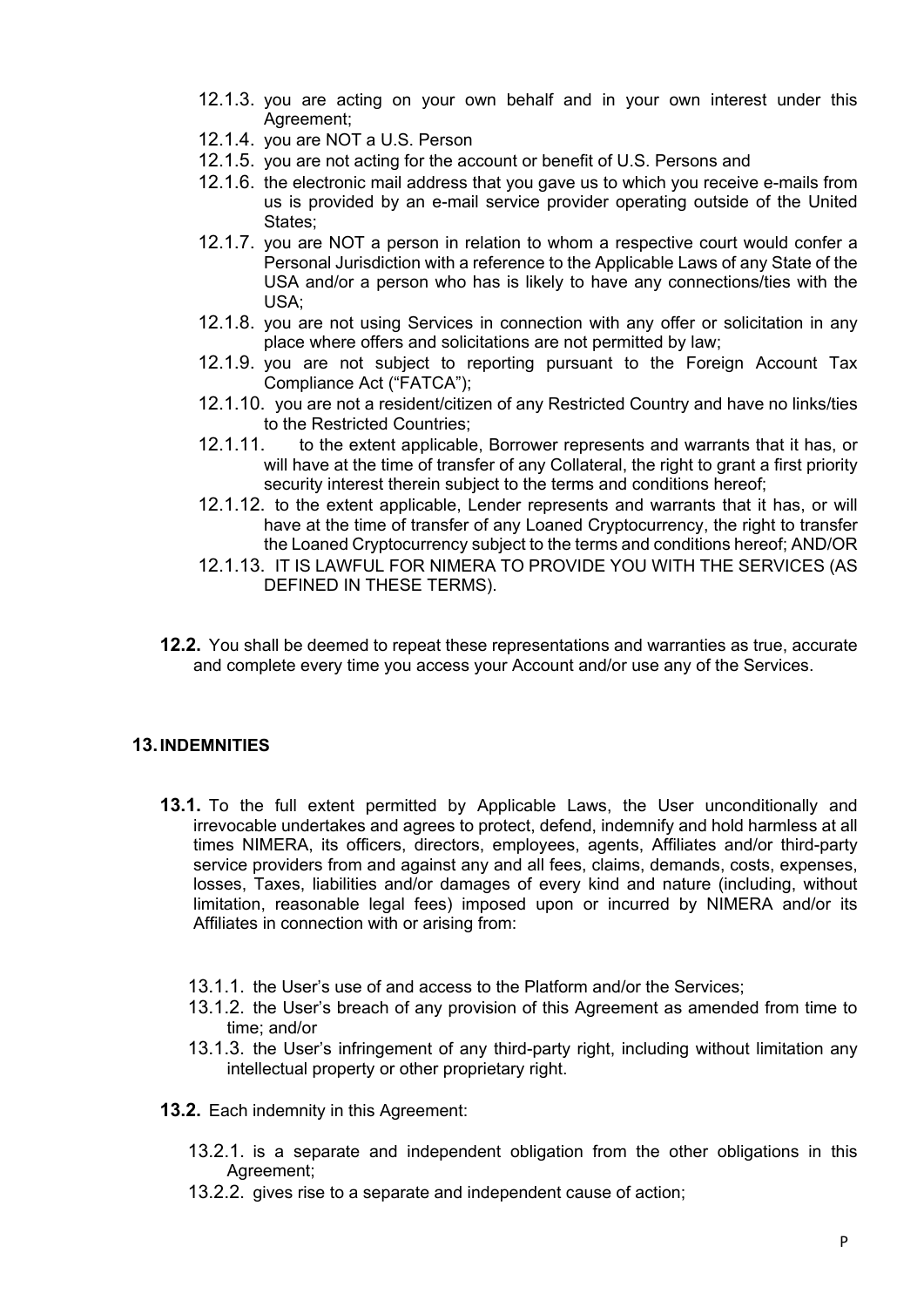- 13.2.3. applies whether or not any indulgence is granted by NIMERA; and
- 13.2.4. shall continue in full force and effect despite any judgment, order, claim or proof for a liquidated amount in respect of any sum due under this Agreement, or any other judgment or order.
- **13.3.** The indemnification obligations under this Clause 13 shall survive any termination or expiration of this Agreement.

# **14.RESTRICTIONS ON THE USE OF THE SERVICES**

- **14.1.** You may use the Site for lawful purposes ONLY. You may NOT use the Site:
	- 14.1.1. In any way that breaches any Applicable Laws, including, but not limited to fraud and money laundering, directly/indirectly posting and/or reposting abusive, racist violent and/or spam messages (materials), unlawful sexually oriented materials or services, counterfeit products, unlawful gambling activities, fraud, money laundering, the funding of terrorist organizations, the unlawful purchase or sale of tobacco, firearms, prescription drugs, other controlled substances or other products prohibited by law, from time to time;
	- 14.1.2. In any way that is unlawful or fraudulent, or has any unlawful or fraudulent purpose or effect;
	- 14.1.3. For the purpose of harming or attempting to harm in any manner or any malevolent purpose towards any person in any way;
	- 14.1.4. To transmit, or procure the sending of, any unsolicited or unauthorized advertising or promotional material or any other form of similar solicitation (spam);
	- 14.1.5. To knowingly transmit any data, send or upload any material that contains viruses, Trojan horses, worms, time-bombs, keystroke loggers, spyware, adware or any other harmful programs or similar computer code designed to adversely affect the operation of any computer software or hardware, take any action that imposes an unreasonable or disproportionately large load on our infrastructure.
- **14.2.** You also unconditionally agree:
	- 14.2.1. Not to infringe NIMERA's or any third party's copyright, patent, trademark, trade secret or other intellectual property rights, or rights of publicity or privacy;
	- 14.2.2. Not to access without authority, interfere with, damage or disrupt:
		- 14.2.2.1. any part of our Site;
		- 14.2.2.2. any equipment or network on which our Site is stored;
		- 14.2.2.3. any software used in the provision of our Site; and/or
		- 14.2.2.4. any equipment or network or software owned or used by any third party.
- **14.3.** THE USER HEREBY ACKNOWLEDGES AND AGREES THAT ANY BREACH OF THIS CLAUSE 14 SHALL BE DEEMED AS MATERIAL BREACH OF THE AGREEMENT ON PART OF THE USER AND GIVES EXCUDO THE RIGHT TO TERMINATE THE AGREEMENT WITHOUT ANY PRIOR NOTICE. EXCUDO SHALL ALSO HAVE ANY RIGHTS AVAILABLE UNDER APPLICABLE LAWS TO COMMUNICATE AND ADDRESS RELEVANT BREACHES TO APPROPRIATE GOVERNMENTAL ENTITIES.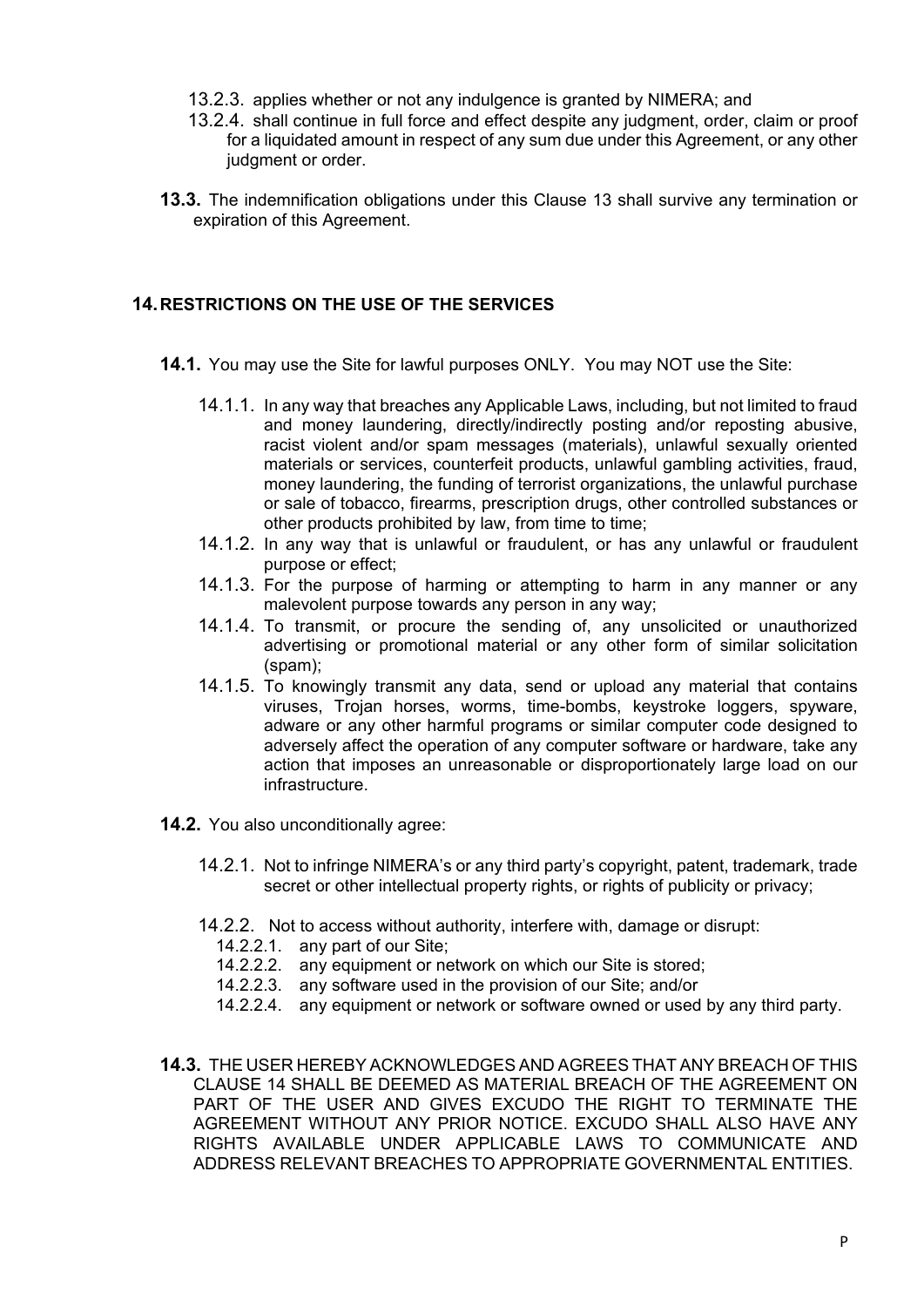### **15.SET-OFF**

- **15.1.** NIMERA shall be entitled (but not obliged) to apply any credit balance (whether or not then due) to which the User is at any time beneficially entitled on the respective Account with NIMERA in (or towards) satisfaction of any sum then due and payable (but unpaid) by the User to NIMERA arising out of or in connection with this Agreement. If such balances are in different Cryptocurrencies, NIMERA may convert either balance at a market rate of the Platform for the purpose of the set-off. We shall not be obliged to notify you of such conversion in advance.
- **15.2.** This Clause 15 (Set-off) shall be for benefit of NIMERA only. Subject to mandatory provisions of Applicable Laws, the User shall not have the right to set-off unless with NIMERA's prior consent.

### **16. ASSIGNMENT AND TRANSFER**

- **16.1.** To the extent permitted by mandatory provisions of Applicable Laws, a User may not assign any of its rights and/or transfer any of its rights and/or obligations under this Agreement.
- **16.2.** To the extent permitted by mandatory provisions of Applicable Laws, NIMERA shall be entitled to assign and/or transfer any and/or all of its rights and obligations under this Agreement, in whole or in part, without obtaining your consent or approval.

#### **17.LIMITATION OF LIABILITY**

- **17.1.** TO THE EXTENT PERMITTED BY MANDATORY PROVISIONS OF APPLICABLE LAWS, NIMERA SHALL NOT BE HELD LIABLE FOR ANY DAMAGES, LOSS OF PROFIT, LOSS OF REVENUE, LOSS OF BUSINESS, LOSS OF OPPORTUNITY, LOSS OF DATA, INDIRECT OR CONSEQUENTIAL LOSS UNLESS THE LOSS SUFFERED ARISING FROM GROSS NEGLIGENCE AND/OR WILFUL MISCONDUCT AND/OR FRAUD. NOTHING IN THESE TERMS EXCLUDES OR LIMITS THE LIABILITY OF EITHER PARTY FOR FRAUD, DEATH OR PERSONAL INJURY CAUSED BY ITS NEGLIGENCE, BREACH OF TERMS IMPLIED BY OPERATION OF APPLICABLE LAWS, OR ANY OTHER LIABILITY WHICH MAY NOT BY LAW BE LIMITED OR EXCLUDED.
- **17.2.** SUBJECT TO THE FOREGOING, NIMERA'S TOTAL LIABILITY IN RESPECT OF CLAIMS BASED ON EVENTS ARISING OUT OF OR IN CONNECTION WITH ANY SINGLE USER'S USE OF THE SITE AND/OR SERVICES SHALL IN NO CIRCUMSTANCES EXCEED THE TOTAL AMOUNT OF CRYPTOCURRENCIES AND/OR EONS HELD ON THE RESPECTIVE USER'S ACCOUNT MAKING A CLAIM LESS ANY FEES OR OTHER AMOUNTS THAT MAY BE DUE AND PAYABLE IN RESPECT OF SUCH ACCOUNT TO NIMERA.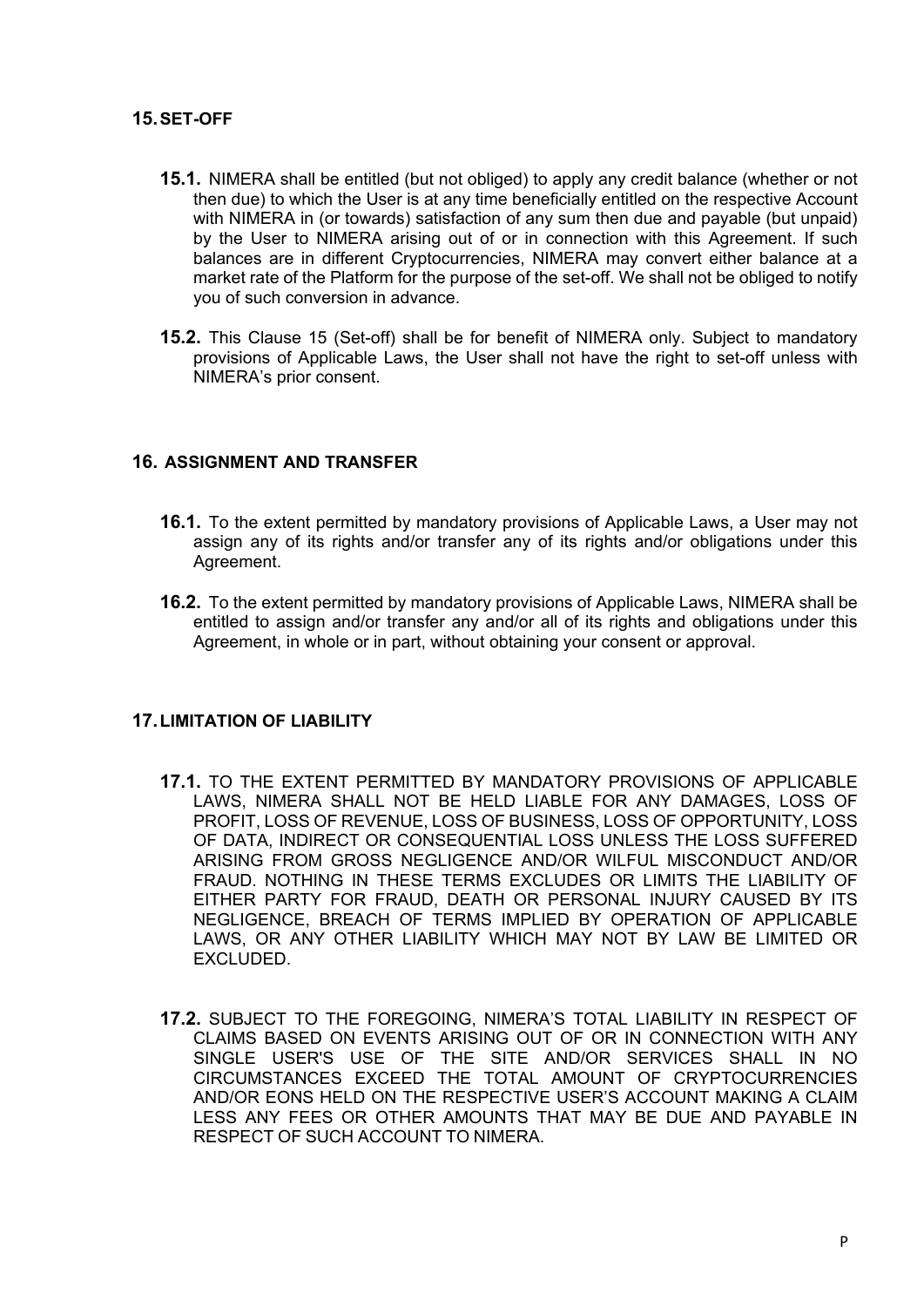- **17.3.** PLEASE NOTE THAT NIMERA DOES NOT PROVIDE ANY FINANCIAL, INVESTMENT OR LEGAL ADVICE IN CONNECTION WITH THE SERVICES. ANY DECISION TO EXCHANGE, BUY AND/OR SELL CRYPTOCURRENCIES AND/OR EONS IS THE USER'S OWN DECISION, TAKEN AT ITS OWN RISK. NIMERA WILL NOT BE LIABLE FOR ANY LOSS SUFFERED. PRIOR TO ENTERING INTO ANY TRADING TRANSACTION YOU MUST MAKE YOUR OWN INDEPENDENT ASSESSMENT AS TO WHETHER IT IS APPROPRIATE TO ENTER INTO A TRADING TRANSACTION BASED UPON YOUR OWN JUDGMENT AND UPON SUCH ADVICE FROM SUCH ADVISERS AS YOU CONSIDER RELEVANT AND APPROPRIATE. IT IS AN EXPRESS TERM OF EVERY TRADING TRANSACTION WHICH YOU ENTER INTO THAT YOU ARE NOT RELYING UPON ANY COMMUNICATION (WRITTEN OR ORAL) MADE BY NIMERA AS CONSTITUTING ADVICE ABOUT OR A RECOMMENDATION TO ENTER INTO TRADING TRANSACTION. PLEASE ALSO NOTE, THAT UNDER CERTAIN MARKET CONDITIONS (E.G. WITHOUT LIMITATION, DURING MARKET ILLIQUIDITY, HIGH VOLUMES OR VOLATILITY PERIODS), THE ACTUAL MARKET RATE AT WHICH A MARKET ORDER OR TRADING TRANSACTION IS EXECUTED MAY BE DIFFERENT FROM THE PREVAILING RATE INDICATED VIA THE SERVICES AT THE TIME OF YOUR ORDER OR TRADING TRANSACTION. YOU ACKNOWLEDGE AND AGREE, THAT SUBJECT TO MANDATORY PROVISIONS OF APPLICABLE LAWS, WE SHALL NOT BE HELD LIABLE FOR ANY SUCH PRICE FLUCTUATIONS. IN THE EVENT OF A MARKET DISRUPTION OR EVENT OF FORCE MAJEURE EVENT, NIMERA SHALL BE ENTITLED TO DO ONE OR MORE OF THE FOLLOWING: (A) SUSPEND ACCESS TO THE SERVICES; OR (B) PREVENT YOU FROM COMPLETING ANY ACTIONS VIA THE SERVICES, INCLUDING CLOSING ANY OPEN POSITIONS. FOLLOWING ANY SUCH EVENT, WHEN TRADING RESUMES, YOU ACKNOWLEDGE THAT PREVAILING MARKET RATES MAY DIFFER SIGNIFICANTLY FROM THE RATES AVAILABLE PRIOR TO SUCH EVENT.
- **17.4.** PLEASE NOTE, THAT UNDER CERTAIN MARKET CONDITIONS (E.G. WITHOUT LIMITATION, DURING MARKET ILLIQUIDITY PERIODS), IT MAY BE DIFFICULT OR EVEN IMPOSSIBLE TO EXECUTE YOUR TRADING POSITION WHICH MAY RESULT IN FULL OR PARTIAL NON-EXECUTION OF YOUR CONTINGENT ORDERS (E.G. "STOP-LOSS" OR "TAKE-PROFIT" ORDERS), AND THEREFORE YOU WILL NOT BE ABLE TO LIMIT YOUR LOSSES AS INTENDED. YOU ACKNOWLEDGE AND AGREE THAT, SUBJECT TO MANDATORY PROVISIONS OF APPLICABLE LAWS, NIMERA SHALL NOT BE HELD LIABLE FOR SUCH LOSSES AND/OR DAMAGES.
- **17.5.** PLEASE NOTE THAT THE THIRD PERSONS MAINTAINING YOUR OR YOUR TRANSACTION PARTY'S EXTERNAL ACCOUNTS MAY REJECT FROM TIME TO TIME YOUR FIAT FUNDS, CRYPTOCURRENCIES AND/OR EON OR MAY OTHERWISE BE UNAVAILABLE. YOU ACKNOWLEDGE AND AGREE THAT, SUBJECT TO MANDATORY PROVISIONS OF APPLICABLE LAWS, NIMERA SHALL NOT BE HELD LIABLE FOR ANY LOSSES AND/OR DAMAGES DIRECTLY OR INDIRECTLY RESULTING FROM TRANSACTIONS REJECTED BY PERSONS OTHER THAN NIMERA.

#### **18. NO WARRANTY**

**18.1.** NIMERA, ITS OFFICERS, DIRECTORS, EMPLOYEES, AGENTS, AFFILIATES, VENDORS AND/OR THIRD-PARTY SERVICE PROVIDERS PROVIDE SERVICES "AS IS" AND WITHOUT ANY WARRANTY OR CONDITION, EXPRESS, IMPLIED OR STATUTORY. NIMERA, ITS OFFICERS, DIRECTORS, EMPLOYEES, AGENTS, AFFILIATES, VENDORS AND/OR THIRD-PARTY SERVICE PROVIDERS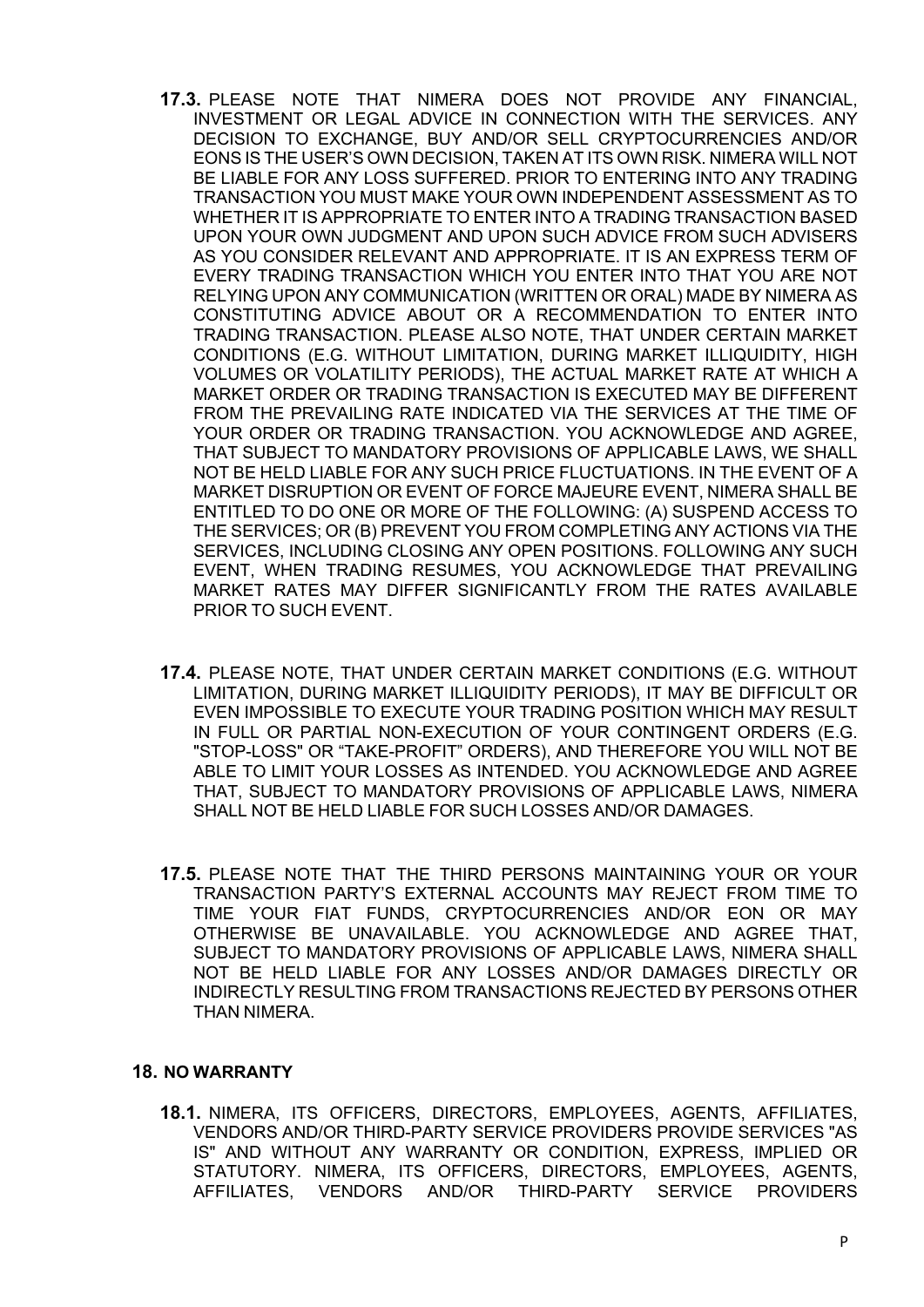SPECIFICALLY DISCLAIM ANY IMPLIED WARRANTIES OF TITLE MERCHANTABILITY, SATISFACTORY QUALITY, FITNESS FOR A PARTICULAR PURPOSE AND NON-INFRINGEMENT.

# **19.TAXES**

- **19.1.** The User irrevocably and unconditionally undertakes to pay all their Taxes (if any), arising out of or in connection with using the Services and/or this Agreement.
- **19.2.** For avoidance of doubt NIMERA undertakes NO responsibility for any Tax matters attributable to the User and shall not be held liable for any mistakes, breaches, misconduct and/or violations made by the User under respective Applicable Laws.

### **20.NOTICES**

**20.1.** Subject to mandatory provisions of the Applicable Laws, this Agreement and any other agreements, notices or other communications regarding your Account and/or using of the Services ("**Communications**"), may be provided to you in electronic format via the Site, Platform, e-mail, by sending an SMS or text message to a mobile phone number that you provide or other means of notification in reproducible in writing form and you agree to receive all Communications from NIMERA in reproducible in writing form. All Communications shall be deemed to have been received on the day of dispatching, unless the addressee proves not to have received the Communication by this term. All Communication shall be sent at such contact data as provided by you upon registration as User or as you may change via your Account.

## **21.AMENDMENTS**

- **21.1.** Subject to Clause 21.2 below, and unless otherwise provided in instruments/agreements referred to in Clause 1.5 hereof (if any), NIMERA may amend this Agreement unilaterally by providing you with a 2 (two) month's advance notice. These changes will be deemed to have been accepted unless you notify to the contrary before the proposed date of the entry into force of such amendments. Should you notify us on your disagreement with the proposed amendments, your notification will be deemed to be a notice that you wish to close your Account and terminate this Agreement on the date upon which the changes are to take effect.
- **21.2.** Where an amendment to the Agreement is required by Applicable Laws or a Governmental Entity authorized to supervise the provision of the Service, the amendment may be made without prior notice to you and shall be effective immediately. Should you not agree to such amendment, you shall have the right to terminate this Agreement by 1 month's advance notice.

### **22.TERMINATION**

**22.1.** A User may close its Account and terminate this Agreement in accordance with Clause 5 hereof by giving a 1 (one) month's prior notification to NIMERA.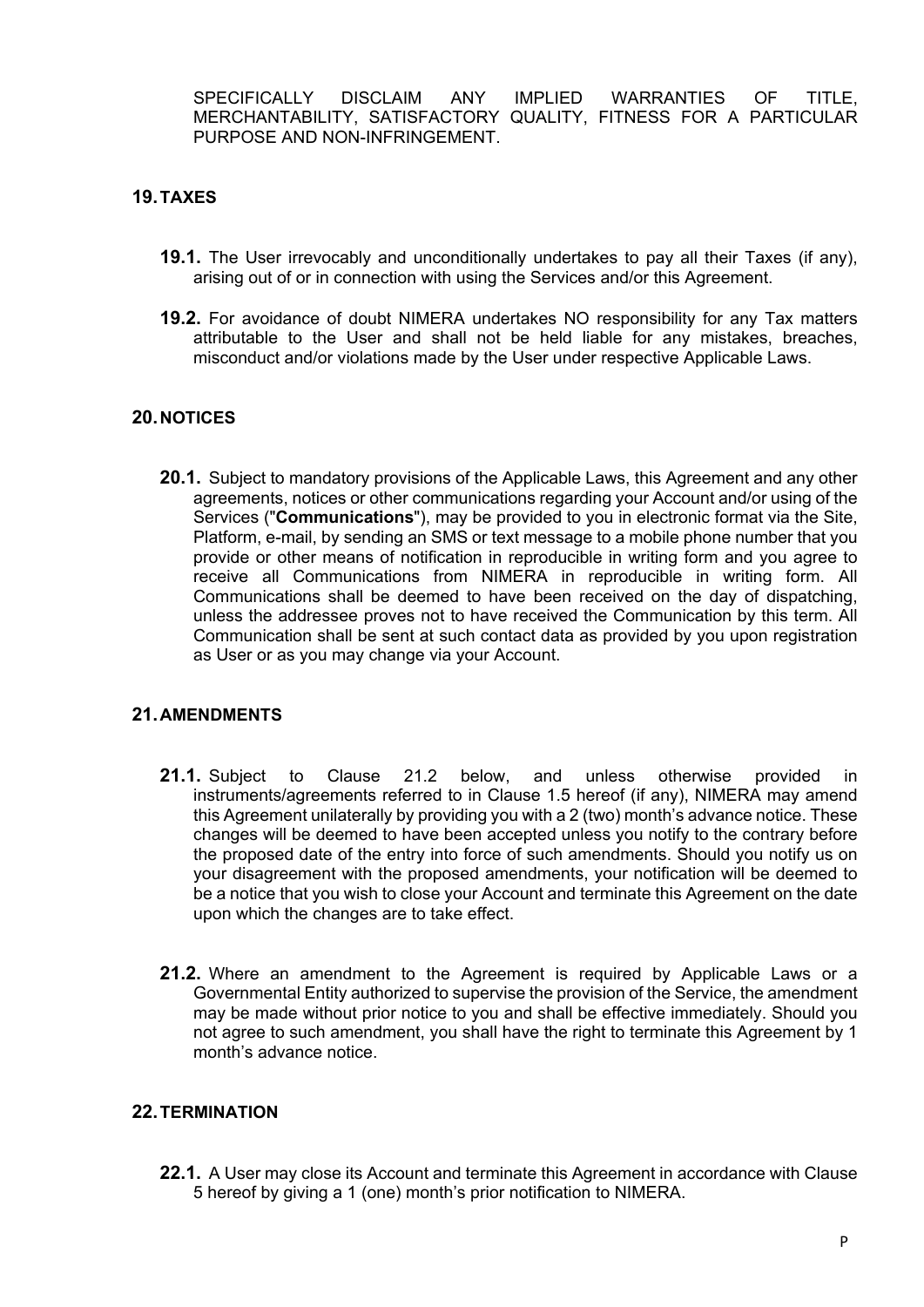- **22.2.** NIMERA shall be entitled suspend, freeze or terminate a User's Account and this Agreement at any time immediately upon written notice to the User for any reason, including without limitation: (1) attempts to gain unauthorized access to the User's Account or another User's Account or providing assistance to others attempting to do so; (2) circumventing software security features limiting use of or protecting any content; (3) usage of the Services to perform illegal activities such as money laundering, terrorism financing and/or other criminal activities, (4) breaches of this Agreement; (5) failure to pay or fraudulent payment for Trading Transactions, (6) unexpected operational difficulties; and/ or (7) requests by law enforcement or other Governmental Entities.
- **22.3.** NIMERA is entitled by notice to Users to modify the Platform and/or by notifying the Users and publishing the revised version of this Agreement on the Site to revise this Agreement any time by 2 month's advance notice. Users are deemed to have accepted these revisions to the extent that they continue using the Platform and/or Site (as applicable).
- **22.4.** Subject to this Agreement and Applicable Laws, within 60 days of closure of a User's Account, whether by the User or NIMERA, we shall attempt to transfer User's Cryptocurrency and/or EONs to the User's External Account in accordance with subject to the terms provided in Clause 5 hereof.
- **22.5.** NIMERA is entitled to retain from any amounts which may otherwise be payable to the User on closure of its Account any amount payable by the User to NIMERA, including without limitation any Fees, in accordance with Clause 15.
- **22.6.** The User also agrees that NIMERA shall be entitled, in its sole and absolute discretion by giving notice, terminate Users' access to the Platform, prohibit access to the Platform and its content, Services and tools, delay or remove hosted content, and take technical and legal steps to prevent the User's access to the Services if NIMERA, in its sole and absolute discretion, believes that the User has breached or is likely to breach any of their obligations under this Agreement.
- **22.7.** In addition, NIMERA reserves the right to terminate the Account which have been inactive for a period of 6 months. The User agrees that NIMERA will not be liable to them or to any third party for termination of their Account or access to the Platform and/or other Services.
- **22.8.** Notwithstanding any suspension and/or termination of a User's Account, the User remains liable for all Fees and debt payable in respect of the Account and/or any Trading Transaction entered and/or incurred prior to the suspension and/or termination.
- **22.9.** Subject to Clause 22.10 hereof, termination of this Agreement shall not affect Clause 8 (Trading Transaction fees), 11 (Intellectual Property), 12 (Representations and Warranties), Clause 14 (Restriction on the Use of the Services), Clause 15 (Set-off), Clause 16 (Assignment and Transfer), Clause 18 (No Warranty), Clause 13 (Indemnities), Clause 17 (Limitation of Liability), Clause 19 (Taxes), Clause 20 (Notices), Clause 23 (Governing law and Jurisdiction) and Clause 24 (Miscellaneous) hereof which shall continue in full force and effect for a period of 15 (fifteen) years from the date of this Agreement's termination.
- **22.10.** Any provisions of this Agreement which by their nature should survive, will survive.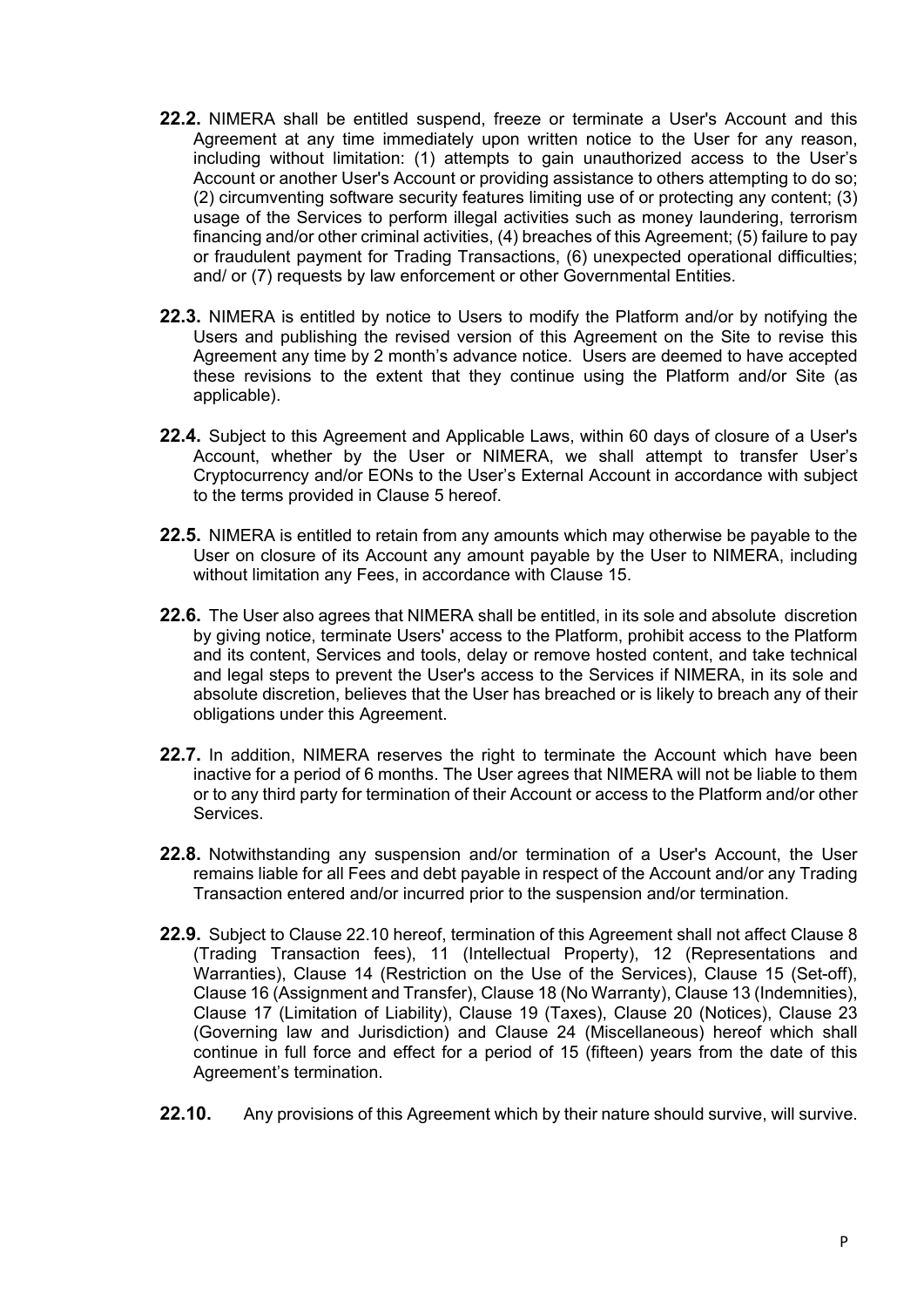#### **23.GOVERNING LAW AND JURISDICTION**

- **23.1.** This Agreement and any dispute or claim arising out of, or in connection with, it or its subject matter or formation shall be governed by, and construed in accordance with, the laws of Saint Vincent and Grenadines.
- **23.2.** To the extent permitted under mandatory provisions of the Applicable Laws, any and all non-contractual matters shall be governed by the laws of Saint Vincent and Grenadines.
- **23.3.** To the extent permitted by mandatory provisions of Applicable Laws, the parties to this Agreement irrevocably agree that, courts of Saint Vincent and Grenadines shall have exclusive jurisdiction to settle any dispute or claim that arises out of, or in connection with, this Agreement or its subject matter or formation.

#### **24.MISCELLANEOUS**

- **24.1.** This Agreement is drawn up, and all Communications between the Parties shall be, in the English language. Should this Agreement be translated into another language, the English text shall control.
- **24.2.** If NIMERA is unable to perform the Services hereunder due to factors beyond its control including but not limited to an Event of Force Majeure, an act, failure to act or faulty performance by any third party and/or change of Applicable Laws, NIMERA shall not have any responsibility to the User under this Agreement during a period of time when a respective Event of Force Majeure takes place.
- **24.3.** Unless the context otherwise requires, words in the singular include the plural and in the plural the singular and a reference to one gender shall include a reference to the other genders.
- **24.4.** A reference to a Clause or Schedule is to a clause of, or schedule to this Agreement unless the context requires otherwise and references to paragraphs are to paragraphs of the relevant schedule unless the context requires otherwise. A reference to this Agreement (or any provision of it) or any other document shall be construed as a reference to this agreement, that provision or that document as it is in force for the time being and as amended, varied or supplemented in accordance with its terms or with the agreement of the relevant parties.
- **24.5.** A reference to a time of day is to Central European Time.
- **24.6.** Clause, Schedule and paragraph headings shall not affect the interpretation of this Agreement.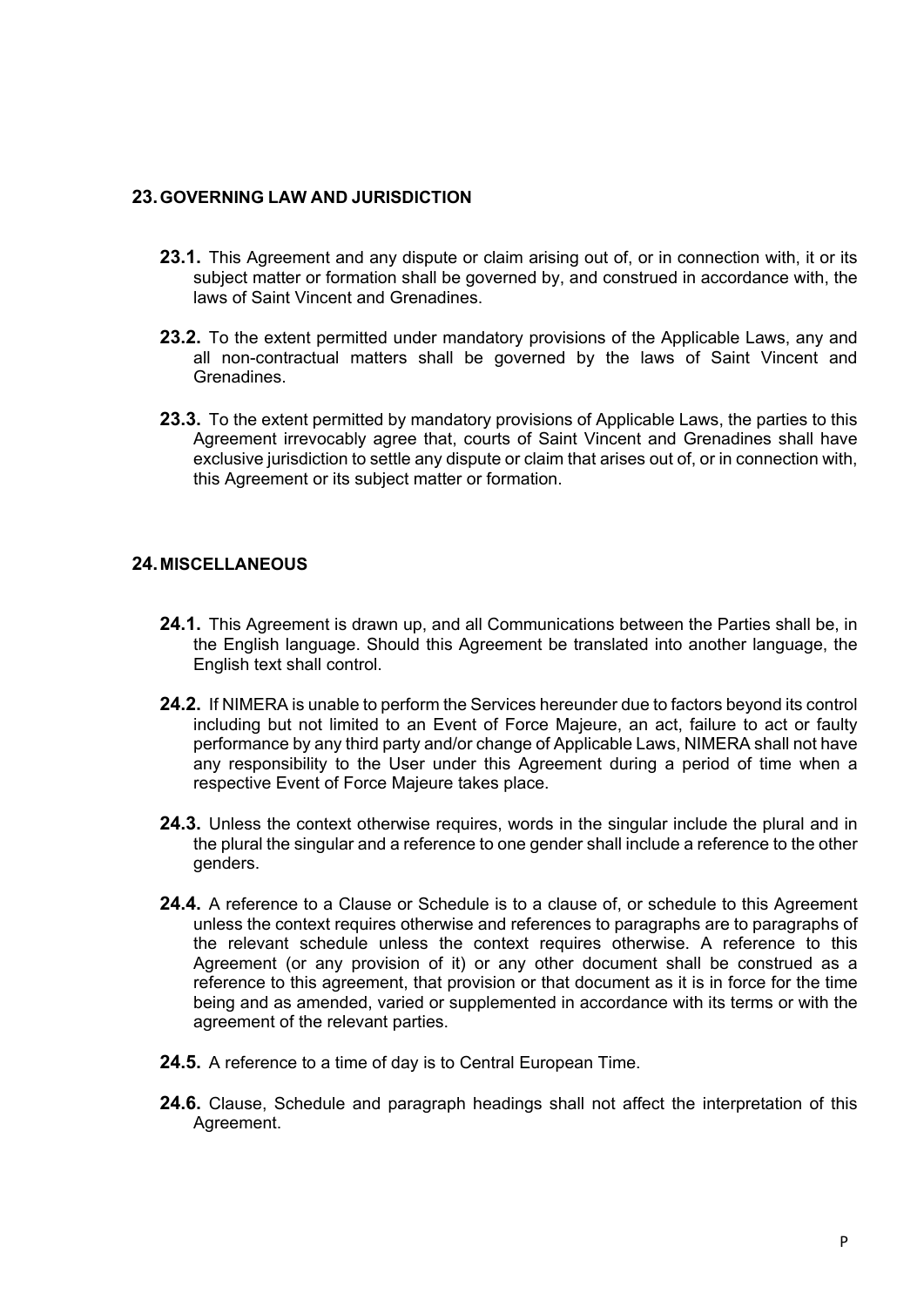### **SCHEDULE 1 — DEFINITIONS AND RULES OF INTERPRETATION**

### **Definitions**

"Account" means an Exchange Account or any other account registered by the Eligible User on the NIMERA Platform.

"Act of Insolvency/Bankruptcy" shall mean, with respect to any party, (a) making a general assignment for the benefit of, or entering into a reorganization, arrangement, or composition with creditors; (b) stating in writing that it is unable to pay its debts as they become due; (c) seeking, consenting to or acquiescing in the appointment of any restructuring advisor, trustee, administrator, receiver or liquidator or analogous officer of it or any material part of its property; (d) the presentation or filing of a petition in respect of it (other than by the other party to this Agreement in respect of any obligation under this Agreement) in any court or before any agency alleging or for the bankruptcy, winding-up or insolvency of such party (or any analogous proceeding) or seeking any reorganization, arrangement, composition, re-adjustment, administration, liquidation, dissolution or similar relief under any present or future statute, law or regulation, such petition not having been stayed or dismissed within 30 days of its filing (except in the case of a petition for winding-up or any analogous proceeding in respect of which no such 30 day period shall apply); (e) the appointment of a restructuring advisor, receiver, administrator, liquidator or trustee or analogous officer of such party over all or any material part of such party's property; (f) the convening of any meeting of its creditors for the purpose of considering a voluntary arrangement (or any analogous proceeding).

"Affiliate" means, in relation to NIMERA, any person, which, directly or indirectly, through one or more intermediaries, Controls, is Controlled by or is under common Control with, such person, in each case, from time to time.

"Agreement" means this agreement;

"Applicable Laws" means: (a) all applicable laws, statutes, regulations, ordinances and rules which have binding effect in any jurisdiction; and (b) any directives, administrative requirements, codes, edicts, judgments, injunctions, decrees, orders and by-laws of any Governmental Entity or any similar items which have binding effect in any jurisdiction.

"Borrower" means an Eligible User who has borrowed Cryptocurrency under this Agreement.

"Buyer" means the Eligible User who submits an Order to buy/exchange Cryptocurrencies and/or EON via the Platform.

"Business Day" a day (other than a Saturday or a Sunday) on which commercial banks are open for general business in Tallinn, Vilnius, Riga, Frankfurt, Luxembourg, Valetta, London, Moscow, Singapore, Hong Kong and New York.

"Collateral" shall mean, whether now owned or hereafter acquired and to the extent permitted by applicable law any Cryptocurrencies and/or property which Borrower and Lender agree prior to the Loan shall be acceptable collateral and which is transferred to Lender pursuant to Clause 7.2.

"Communications" has the meaning given to it in Clause 20.1.

"Confirmation" has the meaning given to it in Clause 7.1.

"Control" means the power of a person (together with any persons acting in concert with such person) to secure that the affairs of another person are conducted directly or indirectly in accordance with the wishes of that person (together with any persons acting in concert with such person).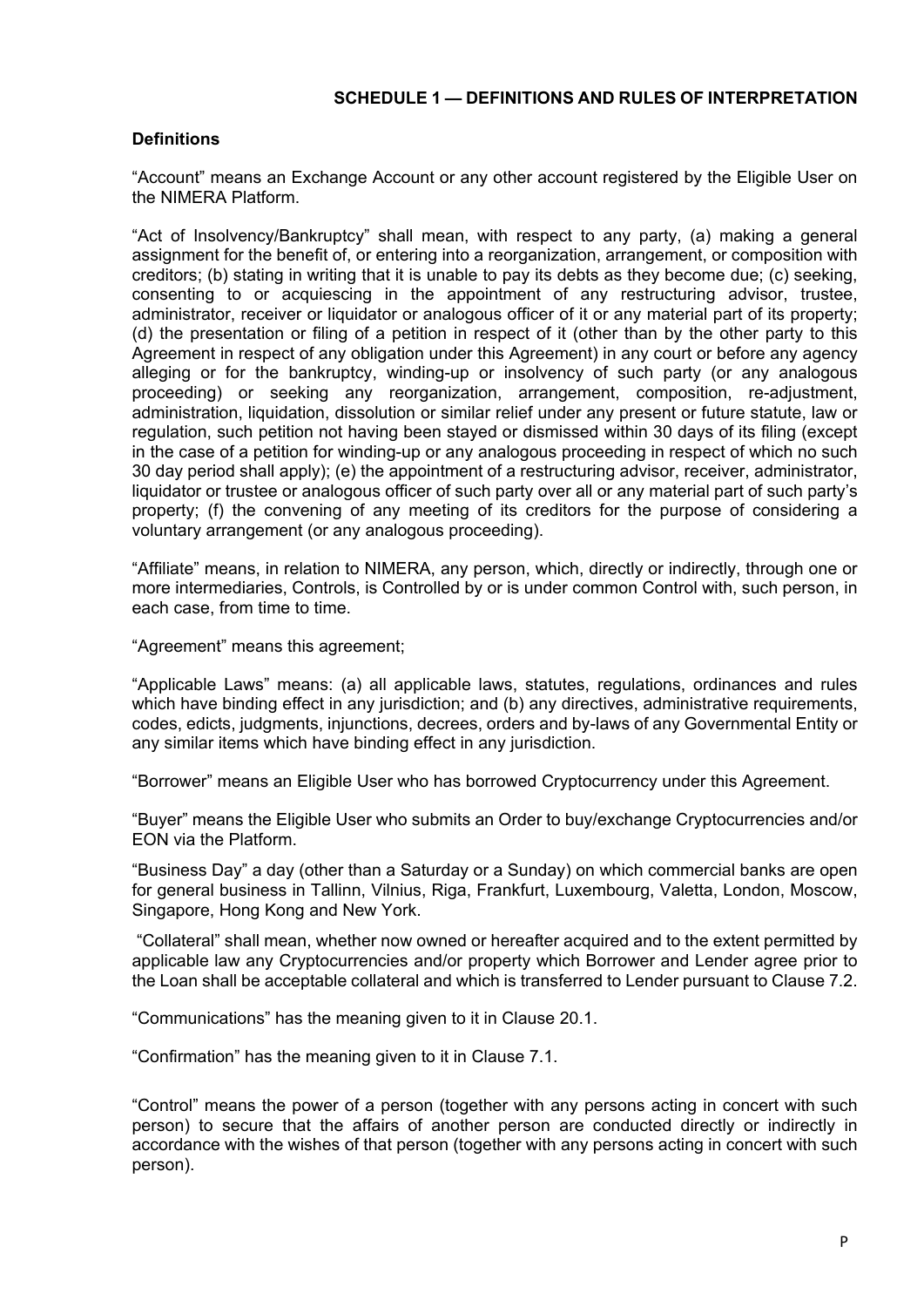"Cryptocurrency" means the following virtual currency: Bitcoin, Bitcoin Cash, Etherium, Etherium Classic and any other virtual currency (including Platform's internal units of account) and/or assets listed on the Platform from time to time.

"Default" has the meaning given to it in Clause 7.6.

"Eligible User" means a registered User who is being compliant with NIMERA's KYC and AML Policy and who, under respective Applicable Laws, has full capacity and authority to enter into and execute Trading Transactions and/or use any Services under this Agreement.

"EON" means a cryptographic unique software utility token employed in order to procure interconnection between the Services using NIMERA partner's proprietary blockchain.

"EON-ID" means a unique identification number attributable to the Eligible User within NIMERA Services environment.

"Event of Force Majeure" means an event which is beyond the reasonable control of an affected party including without limitation any market disruption, acts or restraints of Governmental Entity, war, revolution, strikes or other industrial action, fire, flood, natural disaster, explosion, terrorist action, the suspension or limitation of trading by any execution venue, or any breakdown, failure, defective performance or malfunction of any telecommunications settlement or other equipment or systems, and to the extent permitted by mandatory provisions of Applicable Laws, any cyberattacks and/or third-party actions of similar nature.

"Exchange Account" means an account registered by the User and/or the Eligible User (as applicable) with NIMERA a.o. for getting exchange data, holding, buying, selling, lending and/or borrowing of Cryptocurrency and/or EON within the Platform.

"NIMERA" means NIMERA LTD., a limited liability company incorporated and existing under the laws of Saint Vincent and Grenadines.

"NIMERA Yield Enhancement Program" shall mean a deposit scheme allowing Eligible Users to get interest income on their Cryptocurrency held with the Platform.

"External Account" means any financial account and/or virtual currency account maintained by a licensed third-party service provider outside of the Services: (i) from which Cryptocurrencies, EON may be transferred onto Eligible User's Account, and (ii) to which the Eligible User may transfer Cryptocurrencies and/or EON from their Account.

"Fee" means an amount levied as payment to the Company for arranging and matching a Trading Transaction. A Fee is generally levied as a percentage of the value of a Trading Transaction as specified in the Fees Policy.

"Fees Policy" means NIMERA's Fees policy, as amended from time to time and located at https://nimera.exchange/#/fee.

"Fiat Funds" means lawful currency of any respective country.

"Governmental Entity" means (a) any national, state, municipal or local governmental agency, authority, commission, department, official, regulator or any other body exercising any regulatory, taxing or other governmental or any person authorised to exercise public supervisory or executive functions in any jurisdiction; or (b) any court or tribunal in any jurisdiction.

"Interest" has the meaning given to it in Clause 7.3.

"KYC and AML Policy" means NIMERA know-your-customer and anti-money laundering policy, as amended from time to time and located at https://www.nimera.io/.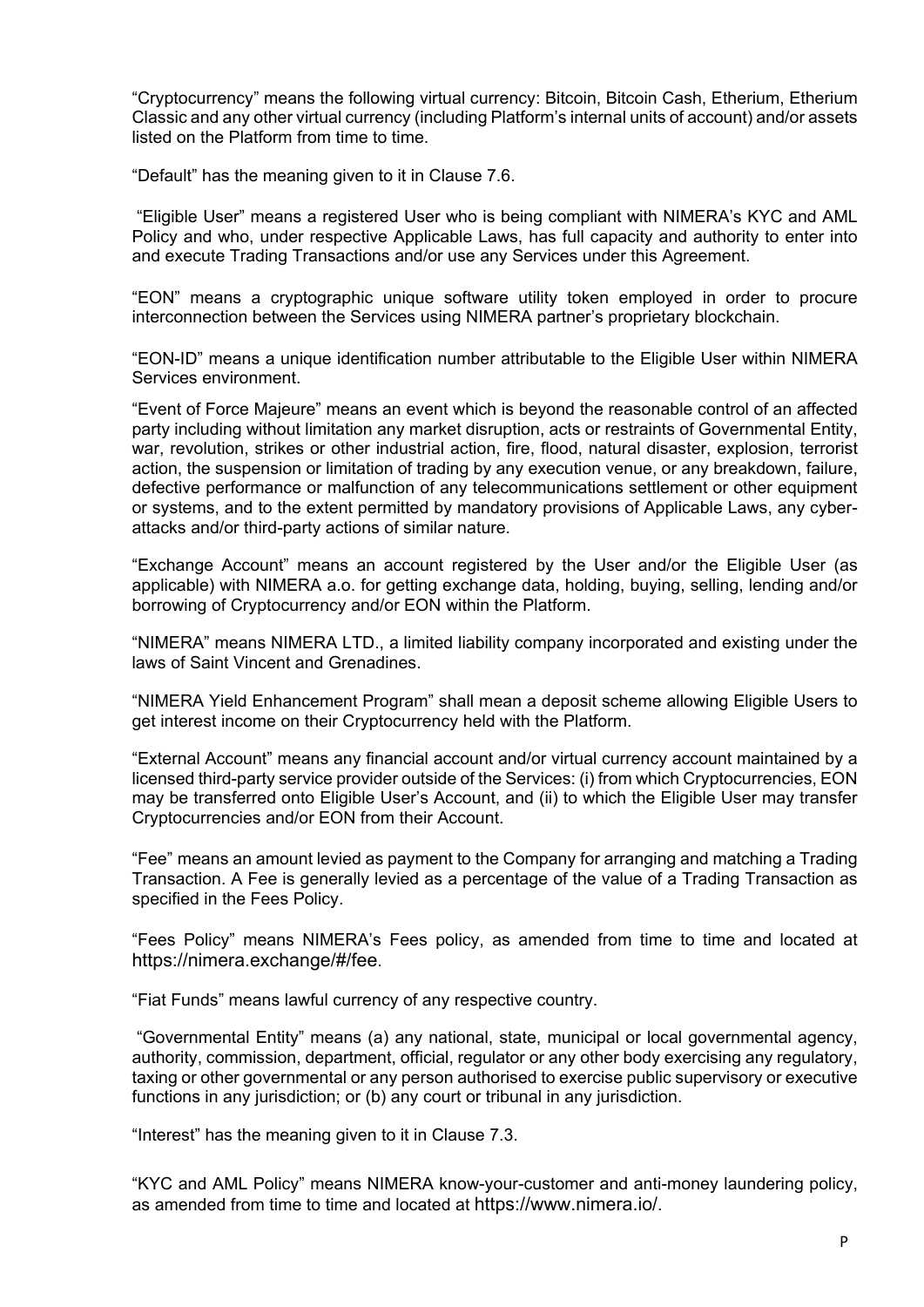"Lender" means an Eligible User who has lent Cryptocurrency under this Agreement.

"Loaned Cryptocurrency" shall mean Cryptocurrency eligible for (marginal) lending transactions and maintained by the Platform from time to time.

"Margin Excess" has the meaning given to it in Clause 7.4.2.

"Margin Deficit" has the meaning given to it in Clause 7.4.1.

"Margin-Out" has the meaning given to it in Clause 7.1.3.

"Margin Risk Disclosure Statement" shall the statement described in Schedule 2 hereto.

"Margin Threshold" shall mean the figure being equal to the minimal Market Value of the Collateral required by the Lender from time to time in order to secure Borrower's obligations under respective Loan (a set of Loans). Generally, the Margin Threashold shall not be less than 30 (Thirty) % of the respective Loaned Cryptocurrency's Market Value as altered from time to time.

"Market Value" shall mean a value of Loaned Cryptocurrency and/or Collateral reasonably determined by NIMERA in accordance with its standard practices for valuing Cryptocurrencies.

"Order" means Eligible User's instruction to exchange, buy or sell Cryptocurrency and/or EON on certain conditions.

"Personal Information" shall mean any information relating to an identified or identifiable natural person using our Site and/or Services and/or Platform.

"Personal Jurisdiction" means an authority by which a court of any respective jurisdiction may recognize and decide cases involving the User.

"Privacy Policy" means out privacy policy which can be found on the Site at https://www.nimera.io/.

"Platform" means a platform encompassing matching mechanism consisting of respective software, hardware and technical means allowing to trade and/or exchange Cryptocurrencies and/or EON.

"Restricted Country" means Libya, Myanmar (Burma), Somalia, Southern Sudan, Sudan, Tunisia, Iraq, Eritrea, Republic of Guinea, Guinea-Bissau, Iran, Syria, Bosnia and Herzegovina, Burundi, Central African Republic, North Korea, DR Congo, Cote D'Ivoire, Egypt, Venezuela, Zimbabwe, Yemen and/or other respective jurisdictions as amended from time to time (e.g. see [https://www.sanctionsmap.eu/#/main\)](https://www.sanctionsmap.eu/#/main).

"Seller" means an Eligible User who submits an Order to sell/exchange Cryptocurrencies and/or EON via the Platform.

"Services" mean all and any service provided by NIMERA via the Site and/or Platform.

"Site" means NIMERA's general website, the web address of which is https://www.nimera.io/.

"Tax" means any tax, levy, impost, duty or other charge, fee, deduction or withholding of a similar nature (including any penalty or interest payable in connection with the failure to pay, or delay in paying, any of these).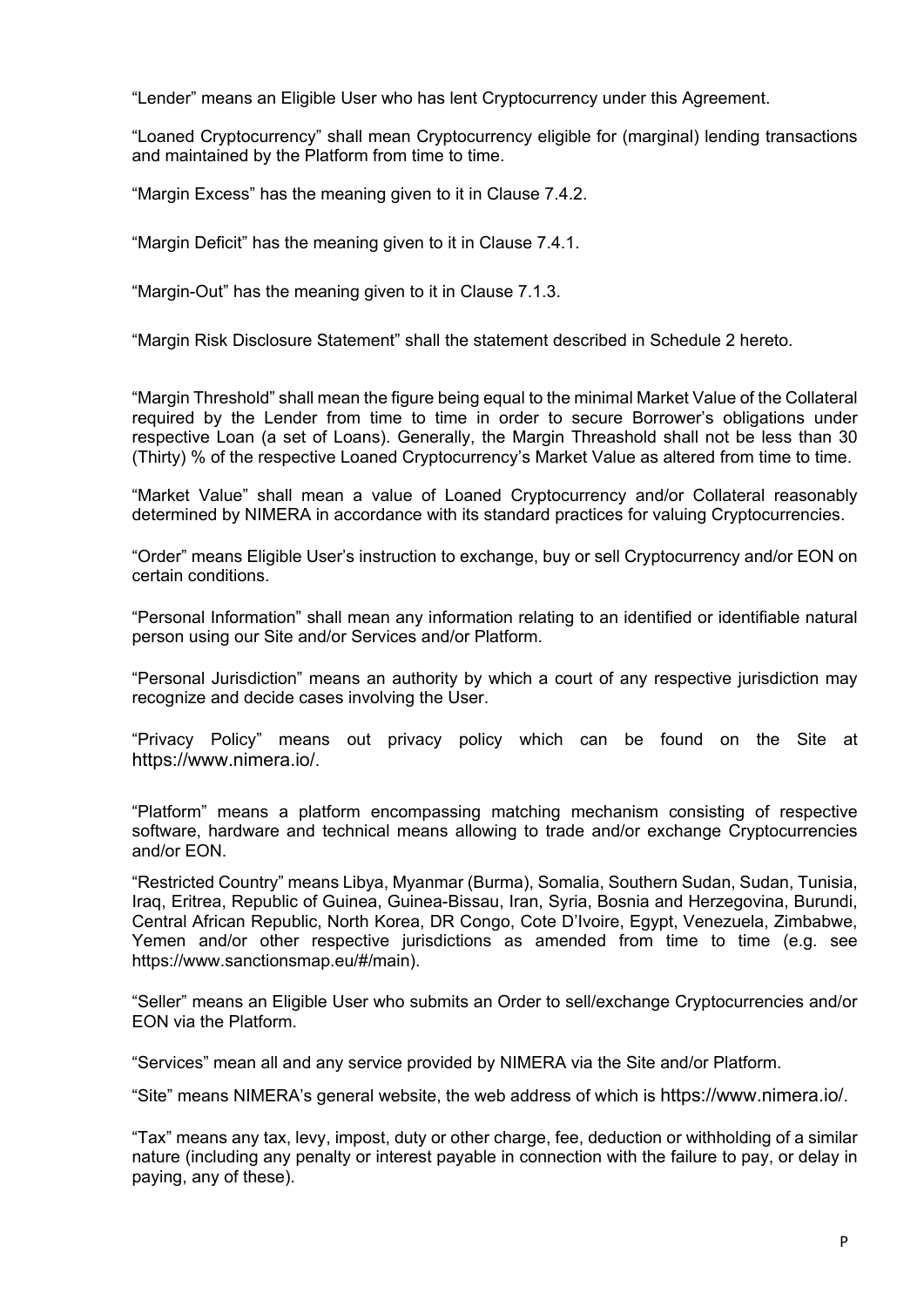"Trade Page" means the webpage within the Site to which the Eligible User has a personal access and may execute Trading Transactions.

"Trading Transaction" means the exchange, borrow, lend, purchase or sale of Cryptocurrencies and/or EON arising from an Order.

"USA" means the United States of America and/or any of its territories, possessions, any state of the United States of America or the District of Columbia.

"User", "you" or "your" means you being an individual over 18 years who has agreed to these terms and conditions of this Agreement.

"U.S. Person" means a U.S. Person as defined by the Regulation S of the Securities Act 1933.